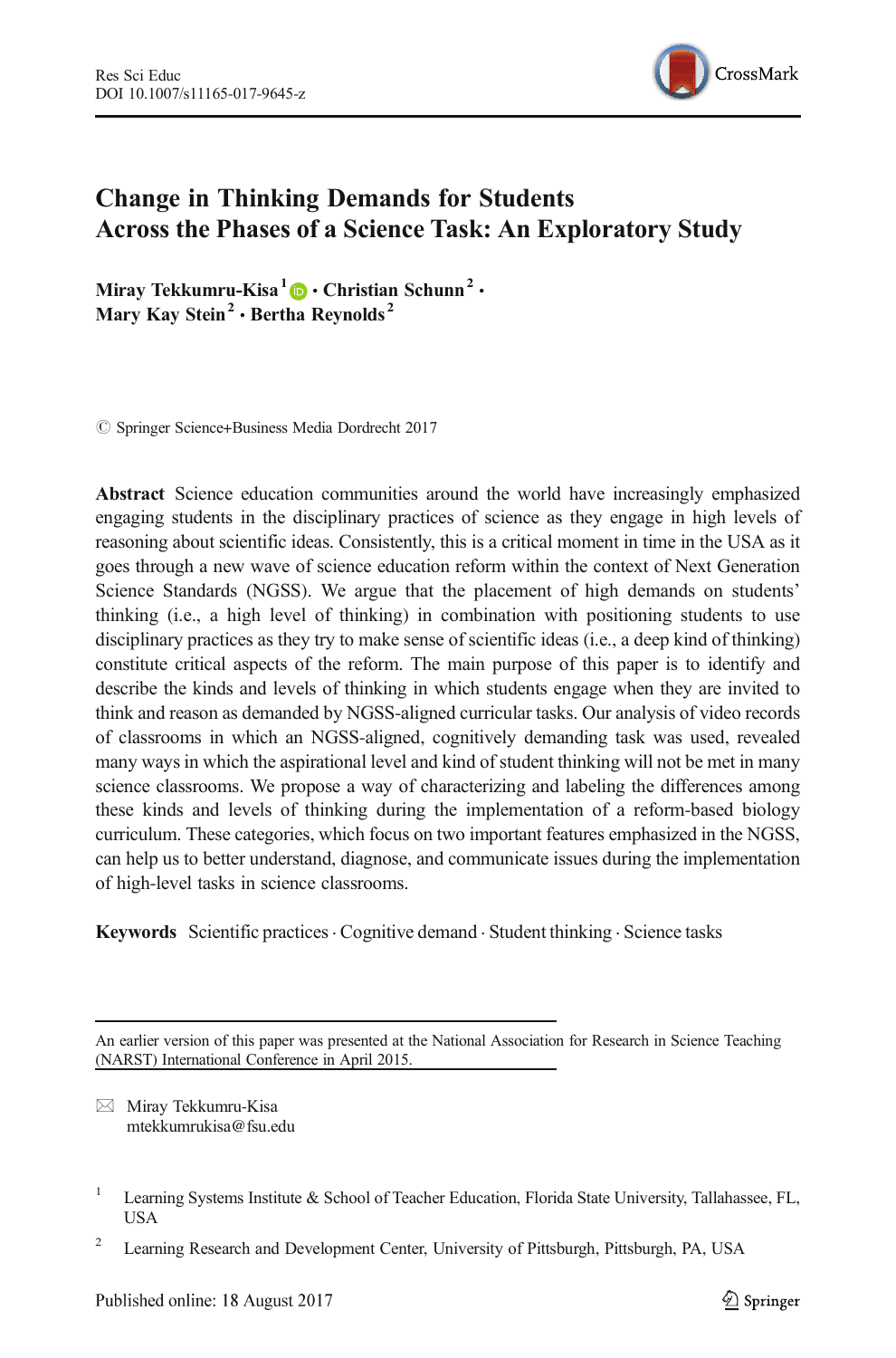Science education communities around the world have increasingly been challenged with coordinating goals for students' understanding of scientific knowledge with the development of their scientific reasoning so that they can make educated decisions on a range of contemporary issues (Erduran [2014\)](#page-22-0). For example, a recent Delphi study based on an Australian Science Education Research Association panel on the future of science education highlighted one essential element: Supporting students to become scientific thinkers and reasoners rather than focusing solely on students' accumulation of scientific knowledge (Aubusson et al. [2016](#page-21-0)). One of the experts in the panel stated:

There must be an opportunity for students to pose questions, design investigations, collect evidence, actively reason with observations and evidence and draw evidence-based conclusions and the evidence-based conclusions have some knowledge claims supported by the evidence base. This requires sophisticated reasoning. (p. 215).

The expert's comment emphasizes engaging students in the disciplinary practices of science as they engage in high levels of reasoning about scientific ideas.

This is a critical moment in time in the USA as well as it goes through a new wave of science education reform within the context of Next Generation Science Standards (NGSS; NGSS Lead States [2013\)](#page-23-0). The Framework for K-12 Science Education (National Research Council [2012](#page-23-0)) together with the NGSS have established an overarching vision for science teaching and learning that emphasizes supporting students' in-depth development of core explanatory ideas *and* engagement in scientific and engineering practices (Reiser [2013](#page-23-0)). This new vision is a departure from how students currently learn science in most US classrooms (Banilower et al. [2013](#page-21-0); Reiser [2013](#page-23-0)).

One distinguishing feature of the Framework and the NGSS, as compared to how teaching science as inquiry has been promoted in the past, is the focus on the scientific practices. They emphasize that "Learning science ... involves the *integration* of the knowledge of scientific explanations (i.e., content knowledge) and the practices needed to engage in scientific inquiry ..." (NRC [2012,](#page-23-0) p. 11). Another important feature is to get students to *think deeply* about the science content and practices. For example, the underlying rationale for focusing on a limited set of core ideas is to allow for "... deep exploration of important concepts, as well as for students to develop meaningful understanding" (NRC [2012,](#page-23-0) p. 25). Here, we argue that these two features—the placement of high demands on students' thinking (i.e., a high level of thinking) in combination with positioning students to use disciplinary practices as they try to make sense of scientific ideas (i.e., kind of thinking)—constitute the most critical and most ambitious aspects of this new vision for science education. The question to be asked is how these key, ambitious aspects will be adopted in science classrooms. To foreshadow our results, there are, unfortunately, many ways in which the aspirational level and kind of thinking will not be met in many science classrooms; helping more students attain this aspiration will require different supports for different ways in which aspirations are not met.

Curriculum materials have historically been viewed as the main vehicle for infusing new ideas about teaching and learning in order to affect large-scale, instructional reforms (Brown [2009](#page-21-0); Brown and Edelson [2003](#page-21-0); Powell and Anderson [2002](#page-23-0); Stein and Kim [2009](#page-23-0); Weiss [1987](#page-24-0)). Schneider, Krajcik, and Blumenfeld [\(2005\)](#page-23-0) advocated that well-designed, reform-based curriculum materials in science can be used to anchor discussions about reform efforts and as tools to guide initial attempts in the classrooms. Not surprisingly, with the release of the NGSS, there have been many efforts across the USA to develop science curricula aligned with NGSS vision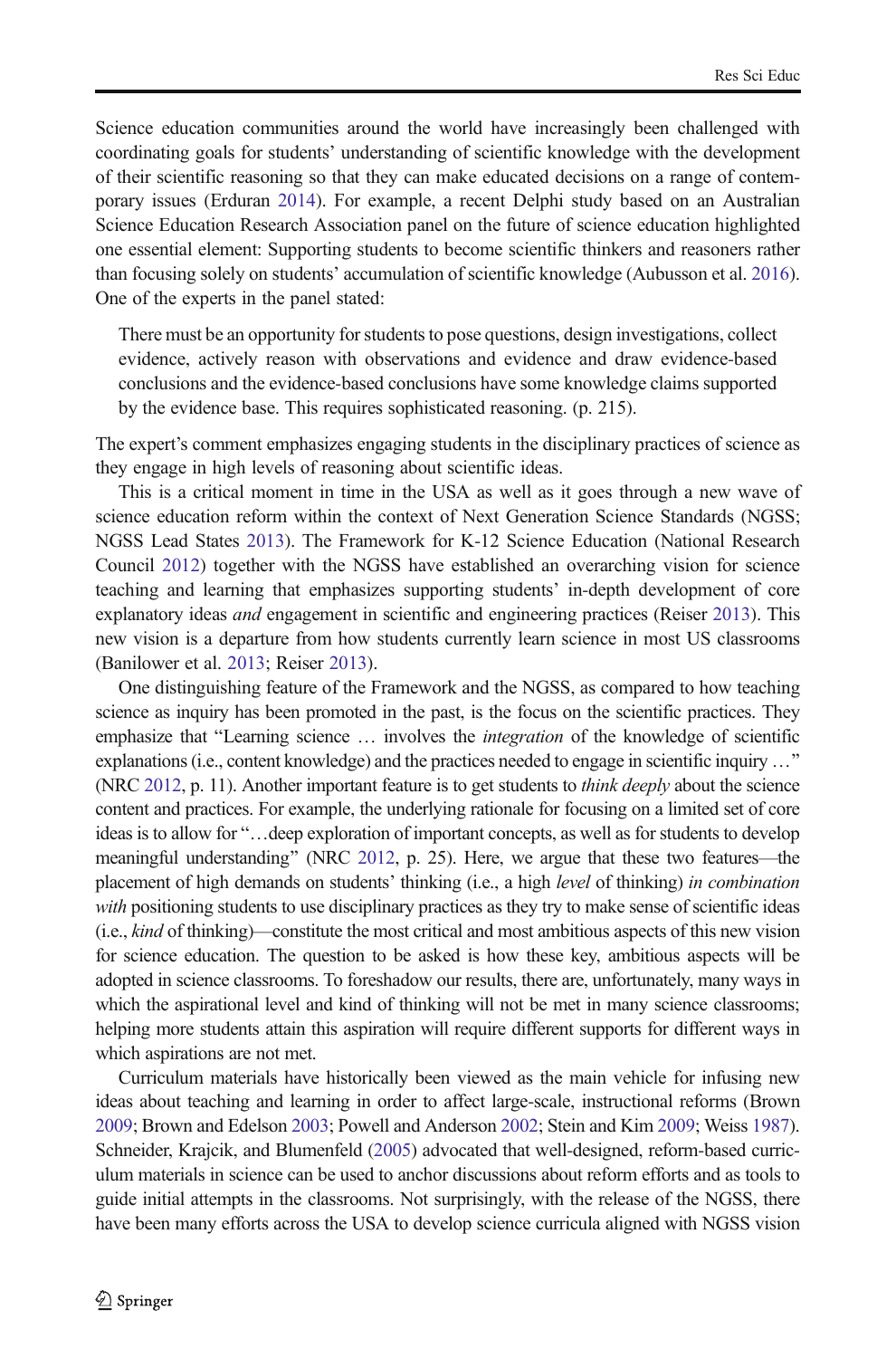(e.g., Amplify Science, FOSS Next Generation, STC 3rd ed.). However, prior research suggests that even though high-quality curricular materials will be a significant step toward the realization of the new vision of the instructional reforms, they do not guarantee rigorous student learning in the classroom (e.g., Harris et al. [2015](#page-22-0); Penuel et al. [2011;](#page-23-0) Schneider et al. [2005\)](#page-23-0). These studies caution us to pay close attention to what happensinside classrooms during the implementation of curriculum materials that are aligned with any ambitious reform vision.

The main purpose of this paper is to describe different forms of student thinking that occurs when students are invited to think and reason as demanded by NGSS-aligned curricular tasks. We do this with reference to the *kind (integrated or isolated)* and *level (high or low cognitive* demand) of student thinking and reasoning during the implementation of a reform-based biology curriculum.

### Theoretical Framework

#### Characterizing Thinking Demands of Science Tasks

Doyle [\(1983\)](#page-22-0) suggested viewing curriculum as a collection of *tasks* to which students are exposed in the classroom. He defined tasks as the products students create, the operations that are used to generate the product, and the resources available to students while they are generating the product (p. 161). Tasks not only shape the substance of what students learn but also how students think about and make sense of the subject matter (Doyle [1983](#page-22-0); Stein et al. [1996\)](#page-23-0). Therefore, the nature of curricular and instructional tasks in which students are invited to engage in science classrooms shapes the kind of opportunities that they have to think about and engage in science content and practices (Tekkumru-Kisa et al. [2017\)](#page-24-0). We focus on tasks as the basic instructional unit in classrooms (Blumenfeld et al. [1991](#page-21-0)) to make sense of the opportunities that students have to learn science.

Adapting from the work of Stein and colleagues [\(1996\)](#page-23-0) in mathematics education and using Doyle's ([1983](#page-22-0)) original definition, we define science instructional tasks as classroom based activities, the purpose of which is to focus students' attention on particular scientific ideas and/ or practices (Tekkumru-Kisa et al. [2015\)](#page-23-0). Science tasks vary in terms of their length; while some tasks can last several class periods, some lessons can be divided into several small tasks. Moreover, while some tasks engage students at a surface level, others can engage them at deeper levels through intensive thinking and reasoning. Like others (e.g., Blumenfeld [1992](#page-21-0); Boston and Wolf [2004](#page-21-0); Doyle [1983;](#page-22-0) Stein et al. [1996\)](#page-23-0), we believe that a close examination of tasks provides a window into the kinds of disciplinary ideas and practices to which students are exposed and the types of opportunities they have to engage with these ideas and disciplinary practices.

The Task Analysis Guide in Science (TAGS) is a two-dimensional framework to analyze the level (cognitive demand) and kind (integrated or isolated) of student thinking (Tekkumru-Kisa et al. [2015](#page-23-0)). The integration/isolation dimension identifies whether or not science content and scientific practices are integrated within a task. Isolated tasks focus students' thinking exclusively on scientific concepts such as forces and motion or exclusively on scientific practices such as modeling. Integrated tasks are characterized by the integration of science content and scientific practices, so they require students to develop an understanding of science ideas and concepts within the context of scientific practices, as emphasized in the NGSS.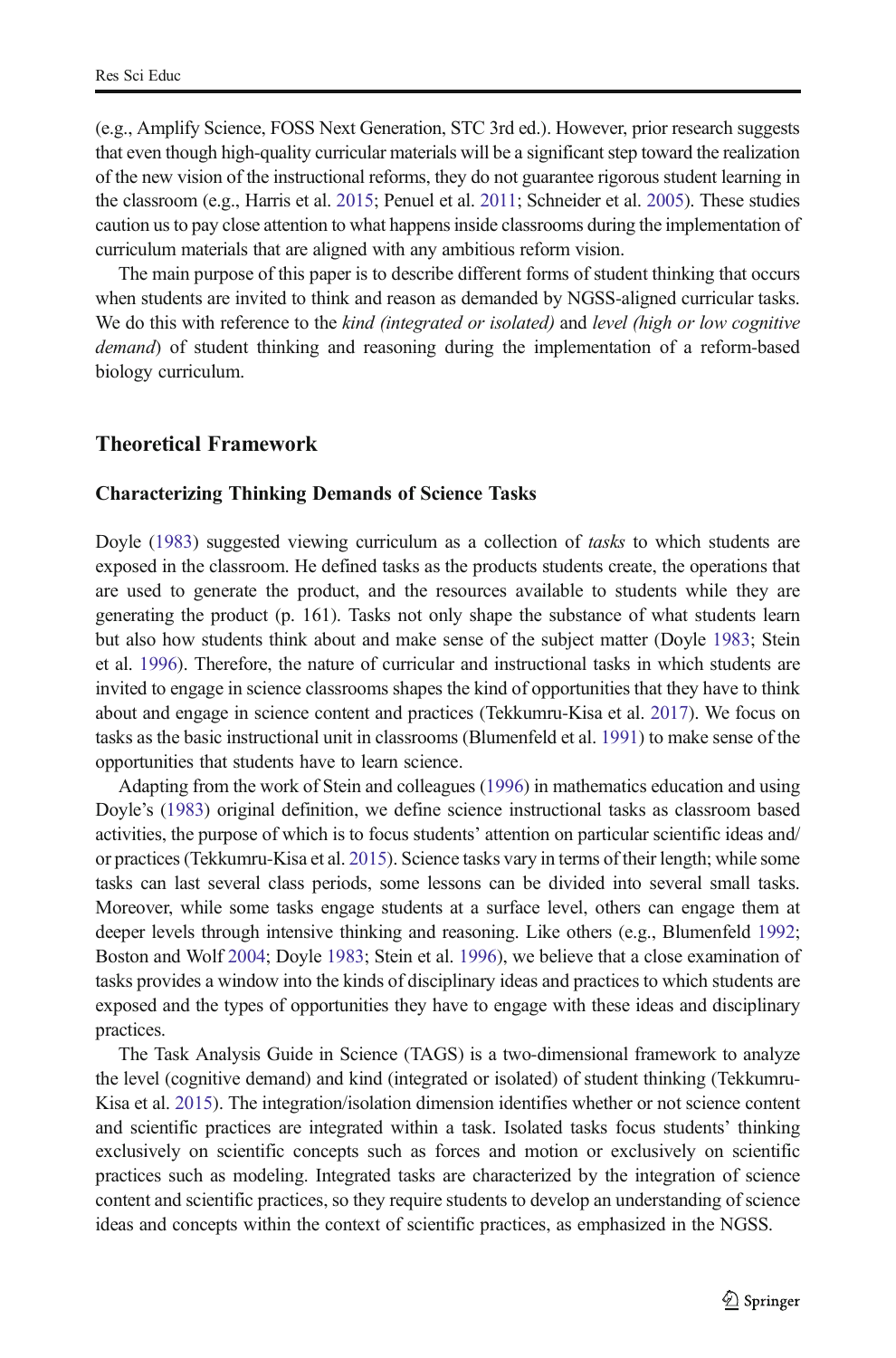The second dimension of the TAGS is the *cognitive demand*, which is defined as the level of thinking (i.e., the nature of reasoning) required of students to complete a particular activity (Stein et al. [2000;](#page-23-0) Doyle [1988](#page-22-0)), and is related to Webb's "depth of knowledge" (Webb [1997](#page-24-0)). High-level tasks provide substantive opportunities for student thinking; they require students to make sense of scientific ideas and/or how science works. They often demand selfmonitoring and self-regulation of one's own cognitive processes, including deliberate planning for and adjustments to the learning process in order to make progress on the task (Anderson and Nashon [2007;](#page-21-0) Stein et al. [2000\)](#page-23-0). Low-level tasks provide minimal opportunities for students' thinking by either requiring them to reproduce previously known information or to follow scripted procedures that guarantee arriving at the correct answer. Previous work on tasks (e.g., Blumenfeld et al. [1991](#page-21-0); Doyle [1983;](#page-22-0) Stein et al. [1996](#page-23-0)) suggests that a dominance of low-level tasks contributes to students' lack of understanding, and often proposes the remedy of including more high-level tasks.

In the original conceptualization of the NRC ([2012](#page-23-0)) Framework for K-12 Science Education, integration of content and practices was likely viewed as embedded in a high-level task by definition. However, students can be given highly detailed scripts to follow that position them to engage in disciplinary practices within the context of a scientific idea (e.g., analyzing results of an experiment), but in a surface-level manner because all of the thinking demands have been removed (Mehalik et al. [2008](#page-22-0); Tekkumru-Kisa et al. [2015](#page-23-0)). Similarly, while a science lab can require students to collect and analyze data or control variables, due to the highly scripted structure of most labs, students may miss what is at the heart of science, which is knowledge building (Duncan and Cavera [2015](#page-22-0)). Further, tasks, which—on paper—appear to require student thinking can decline in various ways inside the classroom.

#### Change in Thinking Demands Across the Phases of a Task

Research has revealed that teachers and students face a host of challenges when cognitively complex tasks are used in both science and mathematics classrooms (e.g., Henningsen and Stein [1997;](#page-22-0) Jones and Eick [2007](#page-22-0); Krajcik et al. [1998;](#page-22-0) Schneider et al. [2005;](#page-23-0) Winne and Marx [1982](#page-24-0)). Students often experience novel, cognitively complex tasks as having high levels of ambiguity about what to do and how to do it, necessitating students' decision-making, and having higher possibility of risk that answers will be incorrect (Doyle [1988](#page-22-0)). Because of the unpredictable nature of the solution process or open-ended nature of developing a causal explanation for a phenomenon, implementing many high-level tasks often involve some level of anxiety and uncertainty, which may interfere with students' productive engagement with the disciplinary ideas and practices embedded in the task. As Blumenfeld et al. ([1991](#page-21-0)) claimed, we think that many inquiry-oriented, project-based activities "are complex and inherently ambig-uous and risky (see Doyle [1983\)](#page-22-0)" (p. 380). They raised a caution that as the task gets more demanding, students may focus more on getting the task done rather than engaging in it productively for sense-making. In fact, Krajcik et al. ([1998](#page-22-0)) found that some of the seventh grade students in their study focused on short-term, quick solutions and procedures to complete their work as they were designing and carrying out their investigations. The authors underscored the role of teacher's suggestions and questions in encouraging students to focus on the substantive aspects of their investigations.

Implementing inquiry-based activities was found to be challenging for teachers as well. For example, engaging unmotivated students becomes a challenge for some teachers. One of the teachers in a study by Trautmann, MaKinster, and Avery ([2004](#page-24-0)) commented on her experience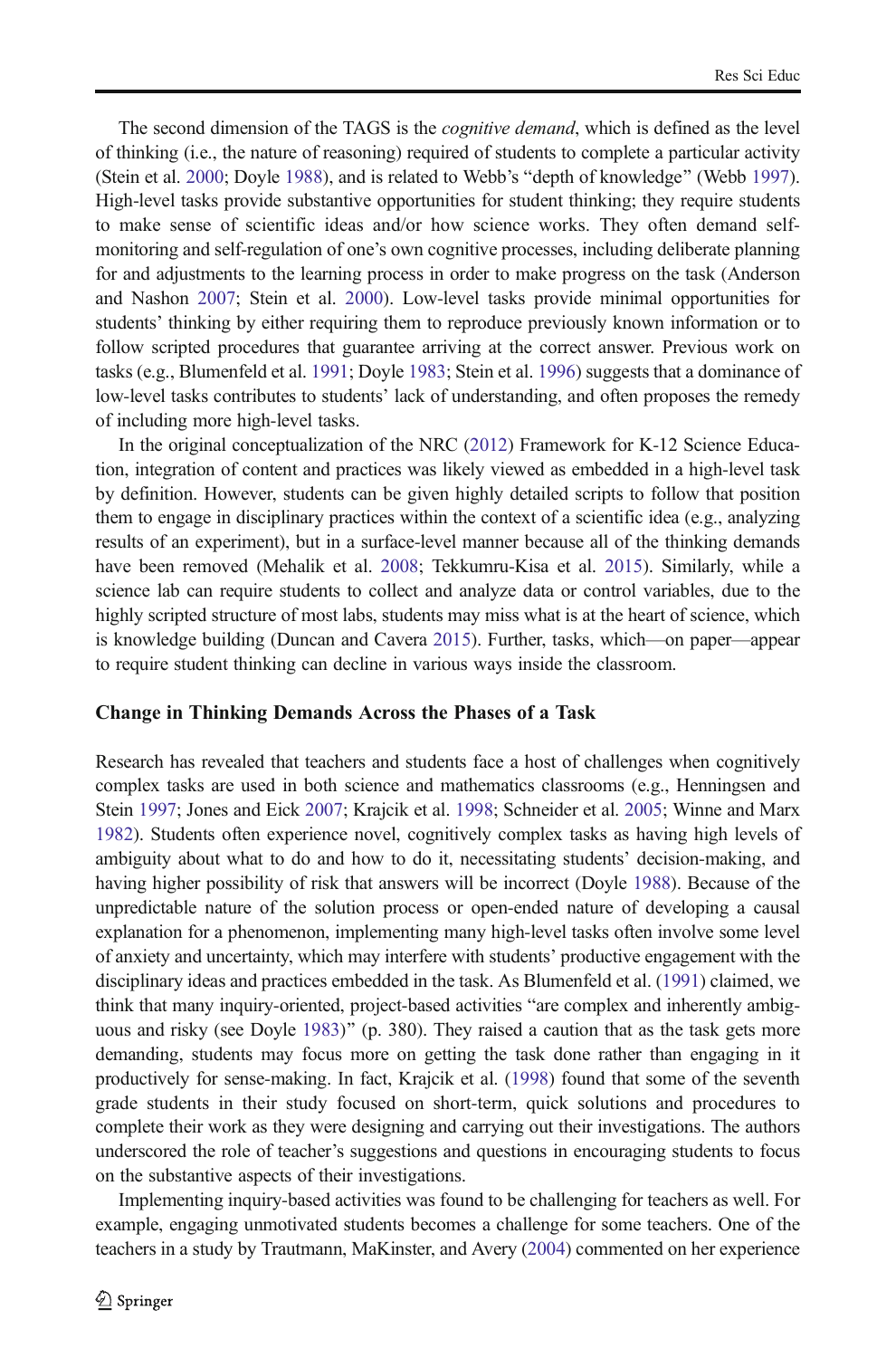with inquiry-based teaching: "What I find probably even more with the high school kids is that they are kinda like, 'Just tell us what you want us to know,' so it's a struggle^ (p.10).

Moreover, many teachers were reluctant to provide autonomy (or needed a lot of support to learn to transfer responsibility to their students, Nashon et al. [2015](#page-22-0)) because they often believed that their students were not equipped to do the task on their own (Marx et al. [1997](#page-22-0)). Other challenges associated with using such tasks include allocating enough time for in-depth exploration of ideas, classroom management for maintaining productive independent work, and being able to provide appropriate amounts of scaffolding (e.g., Blumenfeld et al. [1991](#page-21-0); Marx et al. [1997](#page-22-0)). By investigating four middle school teachers' implementation of an inquirybased science unit, Schneider et al.'s [\(2005\)](#page-23-0) findings uncovered the difficulty of giving students opportunities to explore their own ideas through inquiry while ensuring that they are provided with enough support to guide their thinking.

Here, we argue that the challenges experienced by the teachers and students in the above studies will continue to persist in the NGSS Era. In fact, things are even more complex. Crawford [\(2014\)](#page-22-0) recently pointed out the difference between teaching inquiry in earlier reform initiatives and the focus on scientific practices in the K-12 Framework (NRC [2012](#page-23-0)) and NGSS. She argued that these new documents (the K-12 Framework and NGSS) underscore a shift from having students simply develop and test hypothesis to "testing and revising theoretically grounded models". This would require from students more then "experiencing inquiry" because they will be expected to interpret and evaluate data to develop arguments, explanations and models (p. 523). This difference can be interpreted as an even more concerted focus in the current reform documents to place higher demands on students' thinking processes to make sense of scientific ideas and meaningfully engage in scientific practices.

All of these challenges raised in the literature lead us to conjecture that the high-level thinking demands of many complex, NGSS-aligned curricular tasks will be transformed by students and teachers, often unwittingly, once they are unleashed in science classrooms. Prior research in mathematics education offers a useful analytical lens for considering the nature of change in the cognitive demand of tasks as designed and implemented. One of the key findings from research studies on the implementation of mathematical tasks is that the level of thinking placed on students through the selection of cognitively challenging tasks can decline during their implementation in real classroom settings (Arbaugh and Brown [2005](#page-21-0); Henningsen and Stein [1997;](#page-22-0) Stein et al. [1996](#page-23-0)). According to the conceptual framework proposed by Stein and colleagues ([1996](#page-23-0)), the level of thinking required of students in order to successfully engage with a task can change across three phases: (1) tasks as they appear in curricular materials, (2) tasks as *set-up* by the teacher in the classroom, and (3) tasks as *enacted* by the teacher and students, and both teacher and student related factors can influence this change such as student self-monitoring, inappropriateness of the task for the students' background and prior knowledge, amount of scaffolding, and degree of sustained pressure for explanation and meaning (Henningsen and Stein [1997;](#page-22-0) Stein et al. [1996](#page-23-0)).

The first box in Fig. [1](#page-5-0) represents the demand of tasks as designed (as it appears in the curriculum materials). The second box is the demand in set-up phase, which indicates the potential kind and level of thinking, which is placed on students based on the way the teacher launches the task for students. Jackson and colleagues' recent research has emphasized the role of the set-up phase in mathematics classrooms. They found that cognitive demand of the tasks was lowered in the set-up in more than half of the lessons that they observed and that the quality of set up appears to be related to students' opportunities to learn during the whole class discussions (Jackson et al. [2013,](#page-22-0) [2012](#page-22-0)). Building on earlier studies (e.g., Kang et al. [2016](#page-22-0);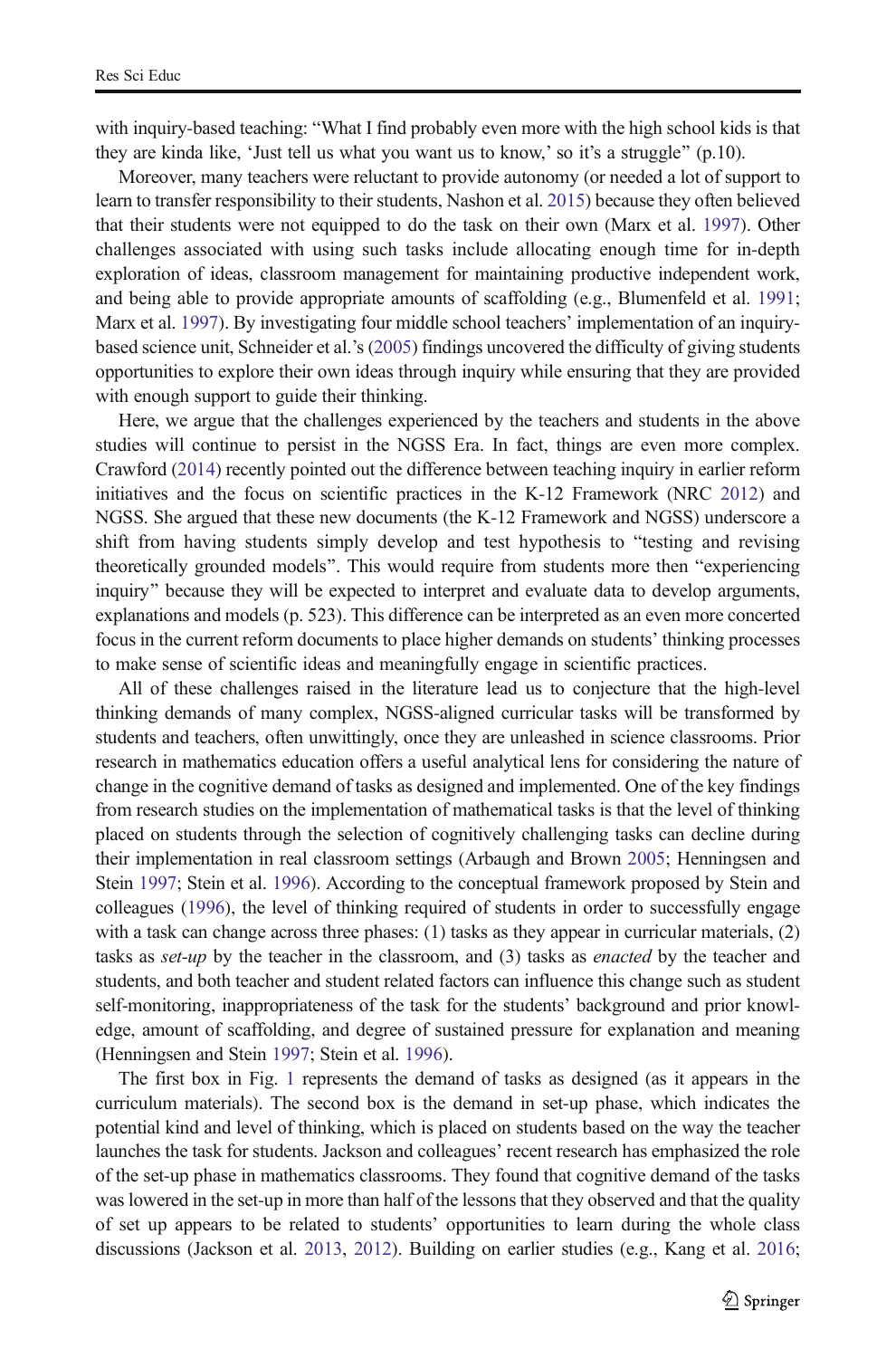<span id="page-5-0"></span>

Fig. 1 The Mathematics and Science Tasks Framework (Stein and Smith [1998\)](#page-23-0). Adapted with permission from Mathematics Teaching in the Middle School, copyright [1998](#page-23-0), by the National Council of Teachers of Mathematics. All rights reserved.

Hammer et al. [2005](#page-22-0)), we argue that set-up phase can play a critical role in science classrooms for framing the work that students are going to engage in (for example, framing the work as "figuring out" how and why it works rather than "learning about" the scientific idea; Reiser  $2015$ ). The third box indicates the demand during the enactment phase, "the manner in which students actually work on the task" (Stein et al. [1996](#page-23-0), p.460). This final phase—task enactment—is particularly important because it identifies how students are actually thinking and reasoning during their work in the classroom. There has been strong evidence in the mathematics education literature that students learn best when they are in classrooms in which a high level of cognitive demand is maintained throughout their enactment (Boaler and Staples [2008](#page-21-0); Hiebert and Wearne [1993](#page-22-0); Stein and Lane [1996;](#page-23-0) Stigler and Hilbert [2004](#page-23-0); Tarr et al. [2008\)](#page-23-0).

The Math Task Framework has recently been taken up by other science education researchers. Kang et al. [\(2016\)](#page-22-0) analyzed 57 science lessons taught by 19 first year teachers by focusing on the tasks as designed, launched by the teacher and implemented by the teacher and students, along the dimension of cognitive demand. Their findings were consistent with prior research (Stein et al. [1996](#page-23-0)) in that they identified three trajectories for students' intellectual demand across the phases of a lesson as designed, launched, and implemented: (i) lessons stayed at high intellectual demand across the phases (approximately 25%), (ii) lessons starting with intellectually demanding tasks but failing to maintain its rigor (approximately 20%), and (iii) lessons starting at a low level and staying at a low intellectual demand (approximately 55%). They did not address the role of integration (e.g., whether task demands sometimes decline in no longer being integrated, in other words, without requiring students to engage in scientific practices) and the factors that can play a role in maintaining or declining demand on students' thinking.

In this paper, we examine lessons that begin with demanding tasks. We argue that recent research-based instructional reforms require us to attend to more than just cognitive demand, but also to the dimension of integration of science content and scientific practices in students' engagement with science. For example, a task that asks students to analyze data without any consideration of scientific ideas fundamentally fails to meet the NGSS vision even if it may be cognitively demanding for students. Alternatively, if a teacher replaces a cognitively demanding task involving science content but no science practices (e.g., evaluating the accuracy of science in a movie) with an integrated content and practices task that is not cognitively demanding (e.g., following a teacher's step-by-step instructions for a science investigation) only superficially meets this vision.

Our study provides a language for characterizing how the kind and level of thinking demanded by cognitively complex tasks can be transformed in science classrooms by focusing on both: (i) the extent to which students are positioned to engage in scientific practices as they try to make sense of disciplinary ideas and (ii) the level of demand on student thinking. This common two-dimensional language for researchers and practitioners (e.g., science teachers,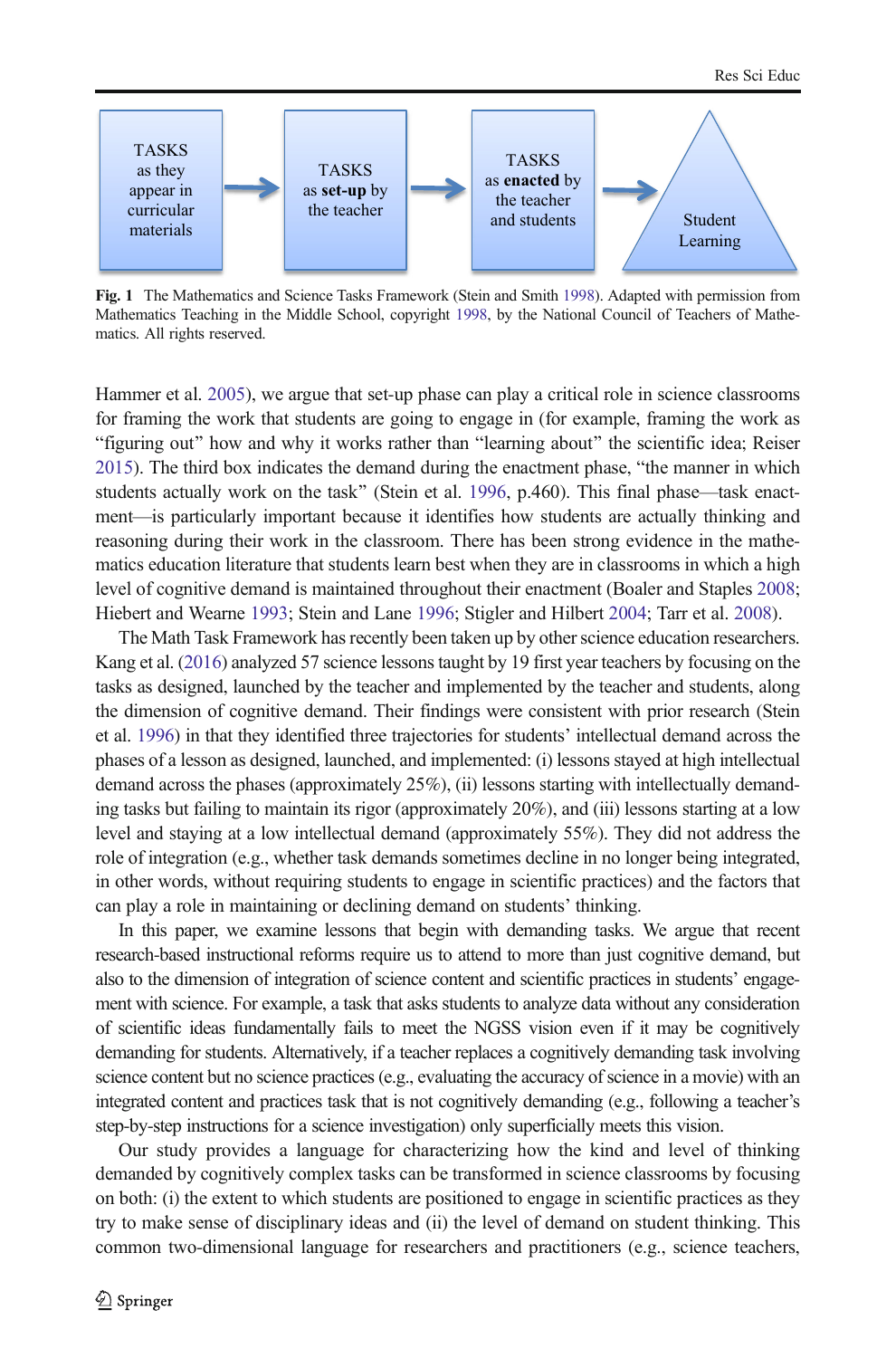<span id="page-6-0"></span>coaches, etc.) can be used to communicate to one another regarding how tasks unfold in science classrooms. We argue that if we are able to identify the potential kinds of transformations that high-level curricular tasks are susceptible to undergoing in science classrooms, the field can proactively propose detection of and solutions for supporting more effective implementation of these high-level tasks for both teachers and students.

### Closer Look into Curriculum Implementation Through a Task-Based Framework

In this study, our guiding question was: What is the level and kind of thinking in science classrooms that are using cognitively demanding curriculum materials that require students to engage in scientific practices to develop a deeper understanding of disciplinary ideas? To answer this question, we use a simplified version of the TAGS (see Fig. 2).

The quadrants within the matrix allowed us to characterize and label the level and kind thinking demanded of students though science tasks as Integrated-High, Isolated-High, Isolated-Low, and Isolated-High. Students' thinking in Quadrant-I (IntHigh) is characterized by scientific sensemaking. Students are positioned to think like a scientist as they develop "a deeper and broader understanding of what we know and how we know it" (Osborne [2014,](#page-23-0) p. 183). In other words, while deepening their understanding of scientific theories, principles, and ideas, students can also develop an understanding of how scientific knowledge develops often as they try to explain a phenomenon.

Student thinking in Quadrant-II (*IsoHigh*) is characterized by reasoning about either primarily core scientific concepts (e.g., force and motion) or primarily about the scientific practices (e.g., argumentation or modeling). Students are positioned to engage in high-level cognitive processes such as finding relations, analyzing information, and generalizing to a broader idea, so engage in the tasks for understanding. However, these tasks do not position students to understand both the pursuit (i.e., seeking for an explanation for a phenomenon) and the body of knowledge that results from that pursuit (Levin et al. [2013\)](#page-22-0).

Like in Quadrant-II, in Quadrant-III (IsoLow) students' thinking focused either primarily on the scientific ideas or the definitions/procedures related to the scientific practices. However, as opposed to Quadrant-II, Quadrant-III is about low-level student thinking which is characterized by students' memorizing information, facts, rules, and definitions, or by following a set of scripted procedures without knowing what they are doing and why.

Finally, students' thinking in Quadrant-IV (*IntLow*) is characterized by superficial engagement about the scientific ideas within the context of some scientific practices. Even through the task involves the integration of content and practices, it fails to engage students in the kind of reasoning processes employed in real scientific inquiry. All in all, these four

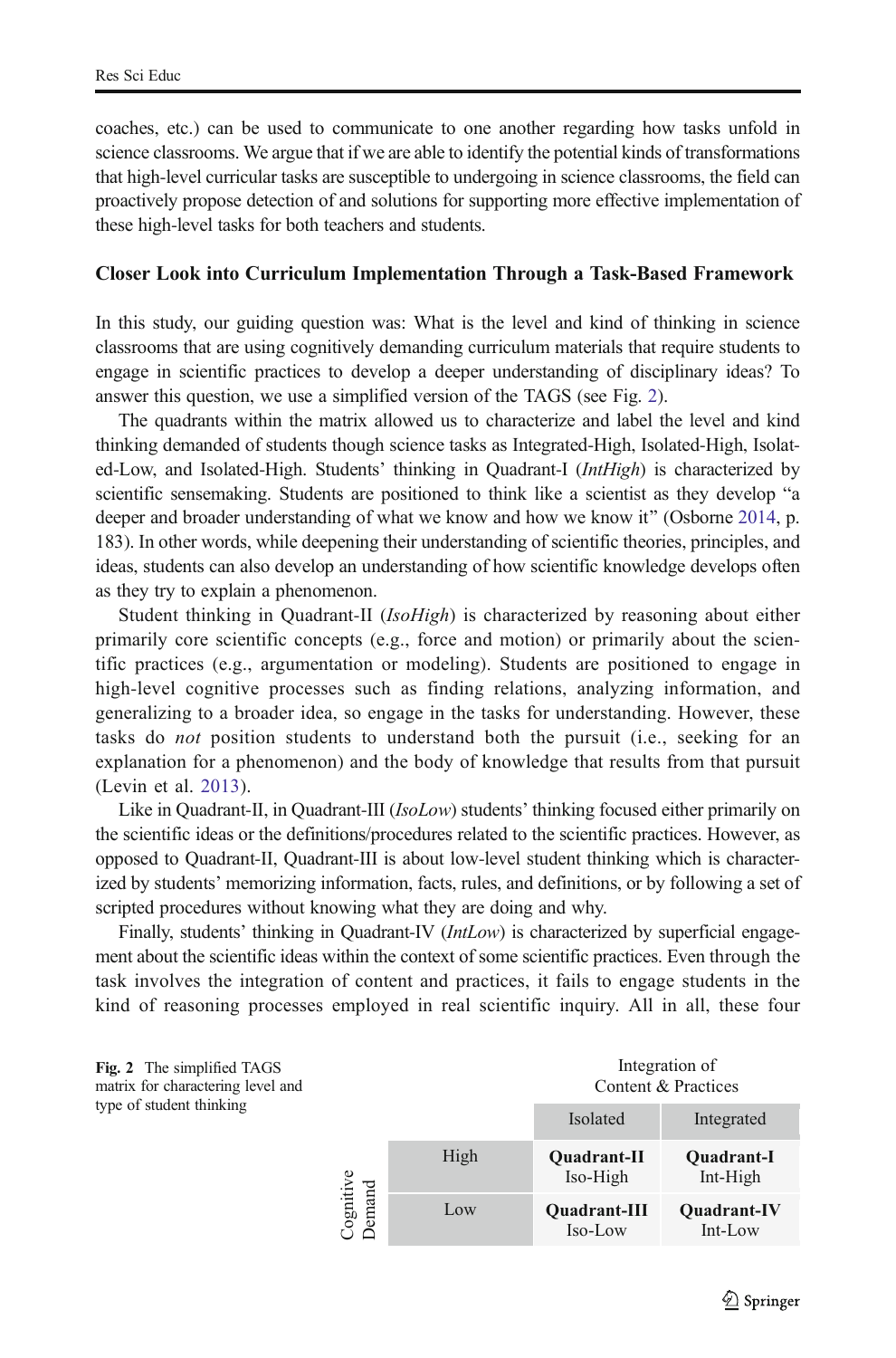quadrants can help us to categorize the kind and level of thinking that students engage in science classrooms, and also identify the patterns of change across the phases of a task (shown in Fig. [1\)](#page-5-0).

# **Methods**

### Background

The study was situated within a National Science Foundation-funded project that focused on the design and implementation of biology units integrating mathematics into big ideas in biology. We focused on the final round of implementation of one of these units.

Curriculum The curriculum was a 4-week unit focusing on the major rules of Mendelian Inheritance that has been found to significantly improve student conceptual understanding and quantitative problem solving (Schuchardt and Schunn [2016\)](#page-23-0). The unit primary storyline involved a design challenge which required students to help an imaginary local zoo to develop a plan to breed rare geckos. The tasks in the unit help students explore how genetic information is inherited and expressed so that they can solve the design challenge.

Focal Task We focused on one task observed across different kinds of biology classrooms with different teachers and population of students, since many teachers are concerned whether all students can actually engage in high-level tasks. In this study, we selected a particular highlevel integrated task from the larger unit because it successfully integrates science content and practices at a high cognitive demand level, and because it was focused on science (vs. other tasks in the unit which also focused on mathematics).

In the task (henceforth called the PCR task), students are introduced to a technique called polymerase chain reaction (PCR), which is used to examine what is happening at the DNA level. PCR results depicted in the task show two separate crosses of a male and a female gecko and their offspring. Without being introduced to the rules of Mendelian inheritance or any information about genotype, students are asked to generate the rules of inheritance (i.e., how the genetic information is transferred from parent to offspring) by analyzing the PCR results.

The task is composed of three major parts. In the first part, students are provided with a pictorial representation to situate the levels of organization, highlighting the DNA level as the level of current focus. Then, they are asked to make observations of the PCR results of two separate crosses of the same male with two different female geckos and their offspring. This part of the task positions students to distinguish between observation and inference (part of the more general NGSS practice of analyzing and interpreting data), and at the same time, begin to think about how genes are passed from parents to offspring (the science content). In the second part, students are required to look for patterns in the data and try to make generalized rules (the practice of constructing explanations) about how offspring inherit genetic information from both parents (the science content). Ultimately, from this task, students are expected to derive the rules of Mendelian inheritance: (i) Each organism has two versions (alleles) of each gene; (ii) one version of each gene comes from the male parent and one comes from the female parent; and (iii) offspring can only get what the parents have to give. Once they have determined these general rules, the final part of the task involves mapping the scientific terminology such as alleles, homozygous, heterozygous to their general rules.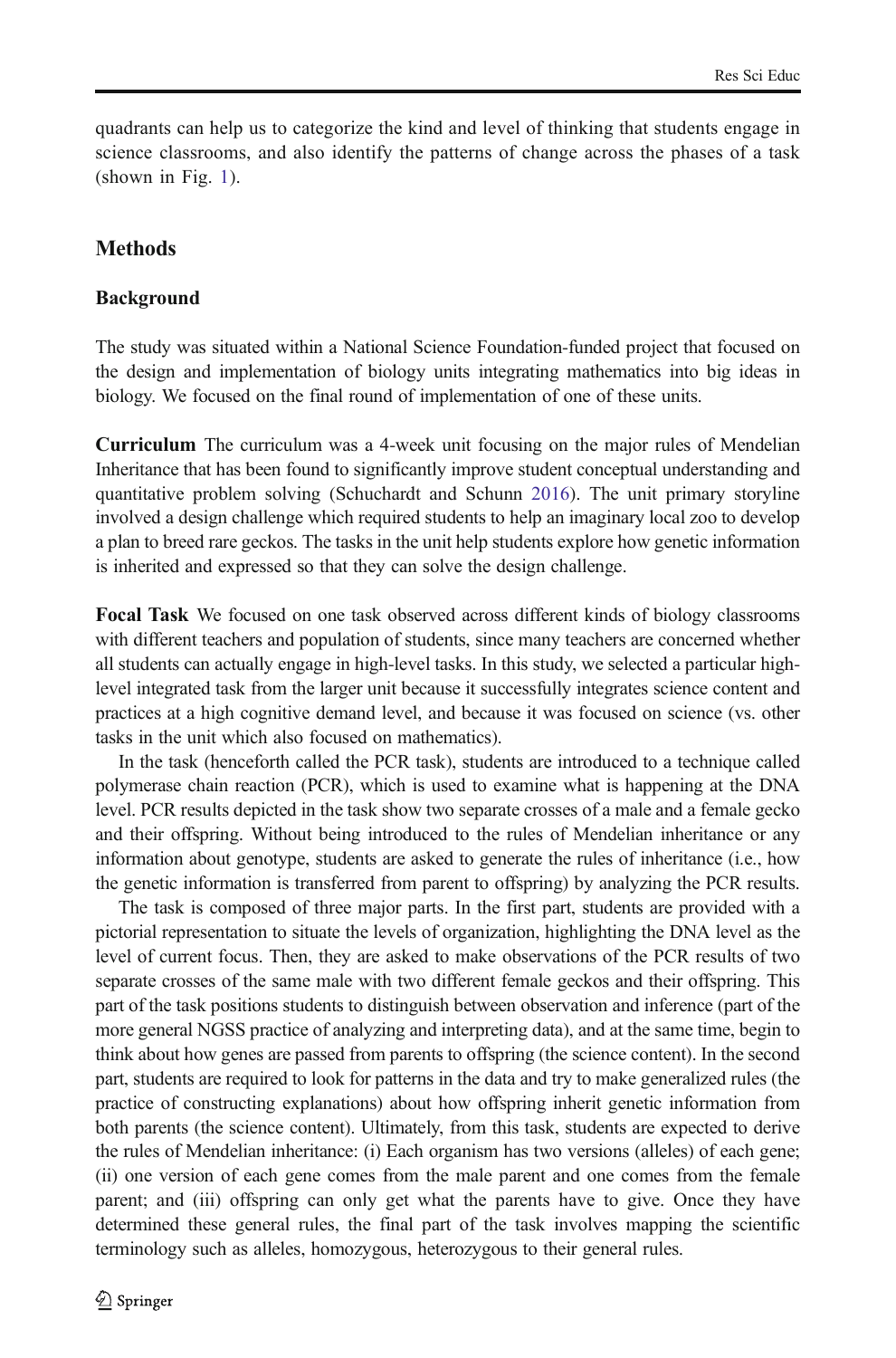The PCR task is categorized as Integrated-High in our  $2 \times 2$  matrix because it provides the opportunity for students to meaningfully engage in scientific practices to develop new understandings about how genetic information is passed from parents to offspring. The task invites students to observe, analyze and interpret PCR data to uncover patterns and rules that govern inheritance, to collaboratively resolve interpretive disputes about the patterns they see in the data, and also to justify their reasoning and to self-assess whether their argument for how offspring inherit their genetic material from parents is accurate. The final phase asks students to attach scientific terms to ideas that they have already developed, thereby avoiding the common problem in scientific classrooms of memorizing terms for which one has limited, if any, understanding. Considered together, this task has the potential to teach genetic inheritance in a meaningful way that ultimately connects to the scientific canon.

### Data Collection Contexts

The main data source associated with this particular study was the video records of implementation of the PCR task in five biology classrooms. In each of these classrooms, the implementation took from  $1\frac{1}{2}$  to 3 40-min class periods. In total, we analyzed about 450 min of video-recorded lessons, which is approximately 11 40-min class periods. Table 1 provides details about the five biology classrooms on which we focused. All of the teachers volunteered to participate in the broader study, which incentivized their participation. As part of that study, they were expected to implement the entire unit and they received professional development for doing so.

As shown in Table 1, we focused on a broad range of science classrooms with students that differ in their achievement levels (from honors biology for gifted students to regular track biology for primarily low achievement students) and SES status (from classrooms with very few students qualifying for lunch subsidies to classrooms in which most students qualify for lunch subsidies). Note that there were also classrooms with a more diverse mixture of student abilities. Since cognitive demand of tasks can decline because of teachers' expectations for what students can (or cannot) do, it is useful to observe the same task being implemented across these diverse contexts. Note that, as is common in the USA, student achievement and SES status are highly correlated in this sample. Our goal is not to tease apart the separate effects of the contextual variations, but rather to show robustness of the proposed framework about the level and kinds of student thinking across a diversity of achievement levels. Further, to foreshadow our results, we think it is important to gather supporting evidence that all

| Teacher   | Classroom type    | Grade | Achievement level <sup>a</sup> | Free and reduced lunch <sup>b</sup> |
|-----------|-------------------|-------|--------------------------------|-------------------------------------|
| Ms. Ford  | Honors/Gifted Bio |       | Mostly high                    | 17%                                 |
| Mr. Clark | Honors Bio        |       | Mostly high                    | 27%                                 |
| Ms. Allen | Honors Bio        | 10    | Mostly average                 | 53%                                 |
| Ms. Allen | Regular Bio       | 10    | Mix of levels                  | 53%                                 |
| Ms. Neal  | Regular Bio       |       | Mostly low                     | 78%                                 |

Table 1 Details about the video-recorded classrooms

<sup>a</sup> Reported by the teacher by selecting one of the following: (i) Mostly low achievers, (ii) Mostly average achievers, (iii) Mostly high-achievers, (iv) A mixture of levels

**b** School-level data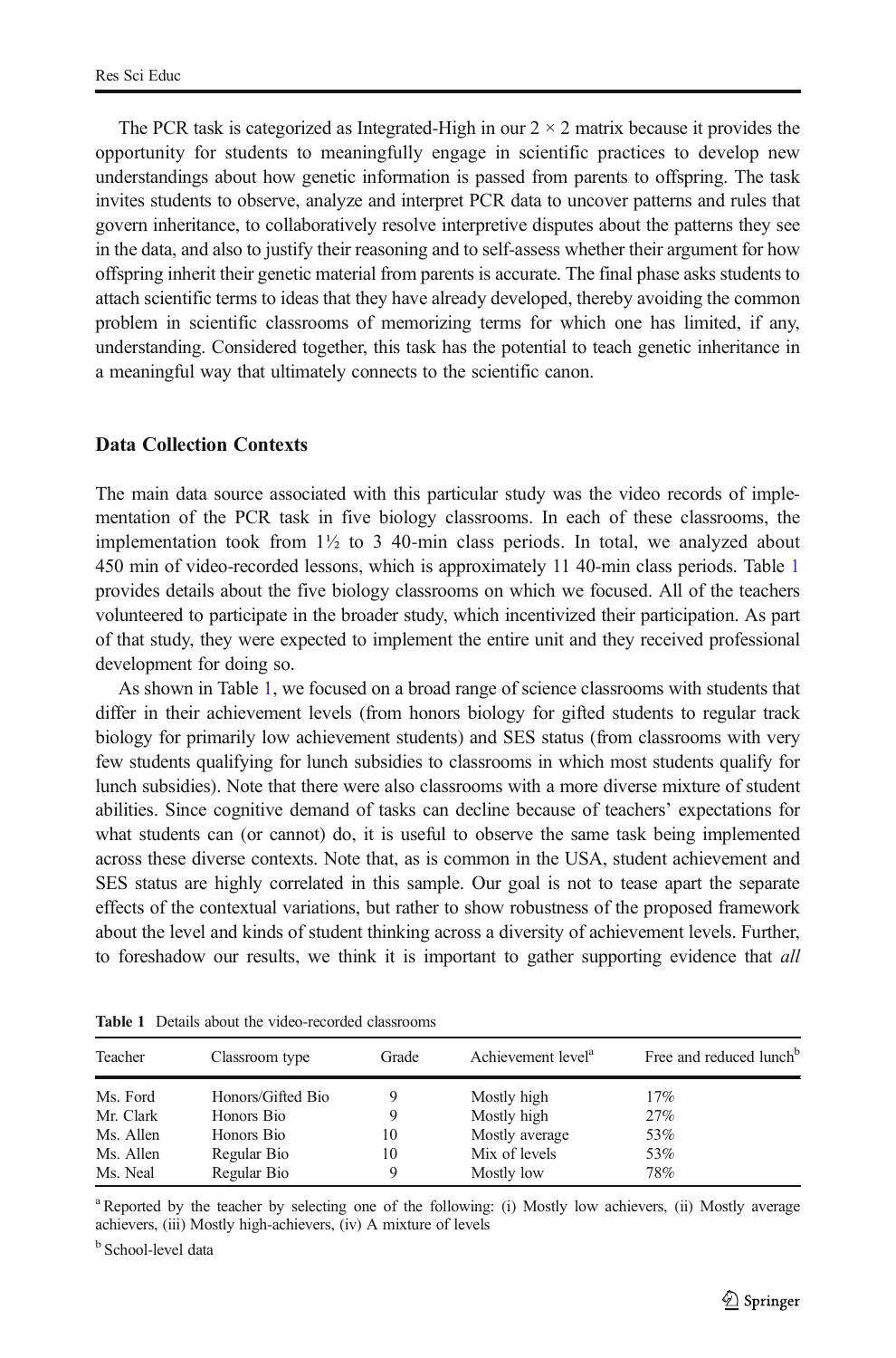<span id="page-9-0"></span>classrooms (not just affluent, high achieving classrooms) can maintain task rigor, and so, deserve science teaching that places high demands on student thinking.

### Data Analysis

Two researchers independently analyzed all the video recorded lessons for the PCR task by using a coding protocol based on the TAGS. The protocol required raters to identify the set-up and enactment phases during the entire implementation of the PCR task. Because the PCR task was composed of three parts, which took several class periods, raters observed several set-up and enactment intervals during the entire implementation of the task. Each time the teacher introduced a different part of the PCR task for students to work on, it was marked as set-up. In the protocol, the raters were also asked to place each set-up and enactment into one of the categories within the TAGS framework and justify it by providing evidence from the video.

Next, the two raters discussed their analysis to come to consensus for the set-up and enactment times and ratings. When there was uncertainty and/or no consensus between the two raters, a third researcher watched those sections of the videos. The three researchers discussed their ratings to come to a consensus for the rating.

# **Results**

Our analysis revealed that the NGSS vision was transformed in several ways once the PCR task was launched in the classrooms. Table 2 provides a summary of ratings for demand placed on student thinking as the PCR task was enacted in each classroom. Because the last part of the PCR task mainly required attaching scientific terms to the rules that were derived and the major intellectual work happened in the first two parts of the task, we focused our findings on the first two parts of the task.

In all classrooms, there were two set-up phases each of which was followed by an enactment phase. Each set-up can be mapped onto each part of the PCR task that we described above. As described earlier, the PCR task was categorized as IntHigh because it has the potential of engaging students in higher levels of thinking about genetics and a set of scientific practices. Once the task was unleashed in these classrooms, changes in the level and kind of student thinking were identified. In all cases, the teachers set up the IntHigh task as IntHigh, following the detailed teacher notes they received. However, there were multiple forms of decline observed during enactment. In what follows, we are going to identify these changes in the enactment phase of the PCR task by characterizing the level and kind of student thinking

| Class     | Classroom type    | Enactment       |                 |
|-----------|-------------------|-----------------|-----------------|
|           |                   | Task part 1     | Task part 2     |
| Ms. Ford  | Honors/Gifted Bio | Integrated-High | Integrated-High |
| Mr. Clark | Honors Bio        | Isolated-High   | Integrated-High |
| Ms. Allen | Honors Bio        | Integrated-High | Integrated-High |
| Ms. Allen | Regular Bio       | Integrated-High | <b>UNE</b>      |
| Ms. Neal  | Regular Bio       | NTR             | Missing data    |

Table 2 Change in the level and kind of student thinking across the phases of a task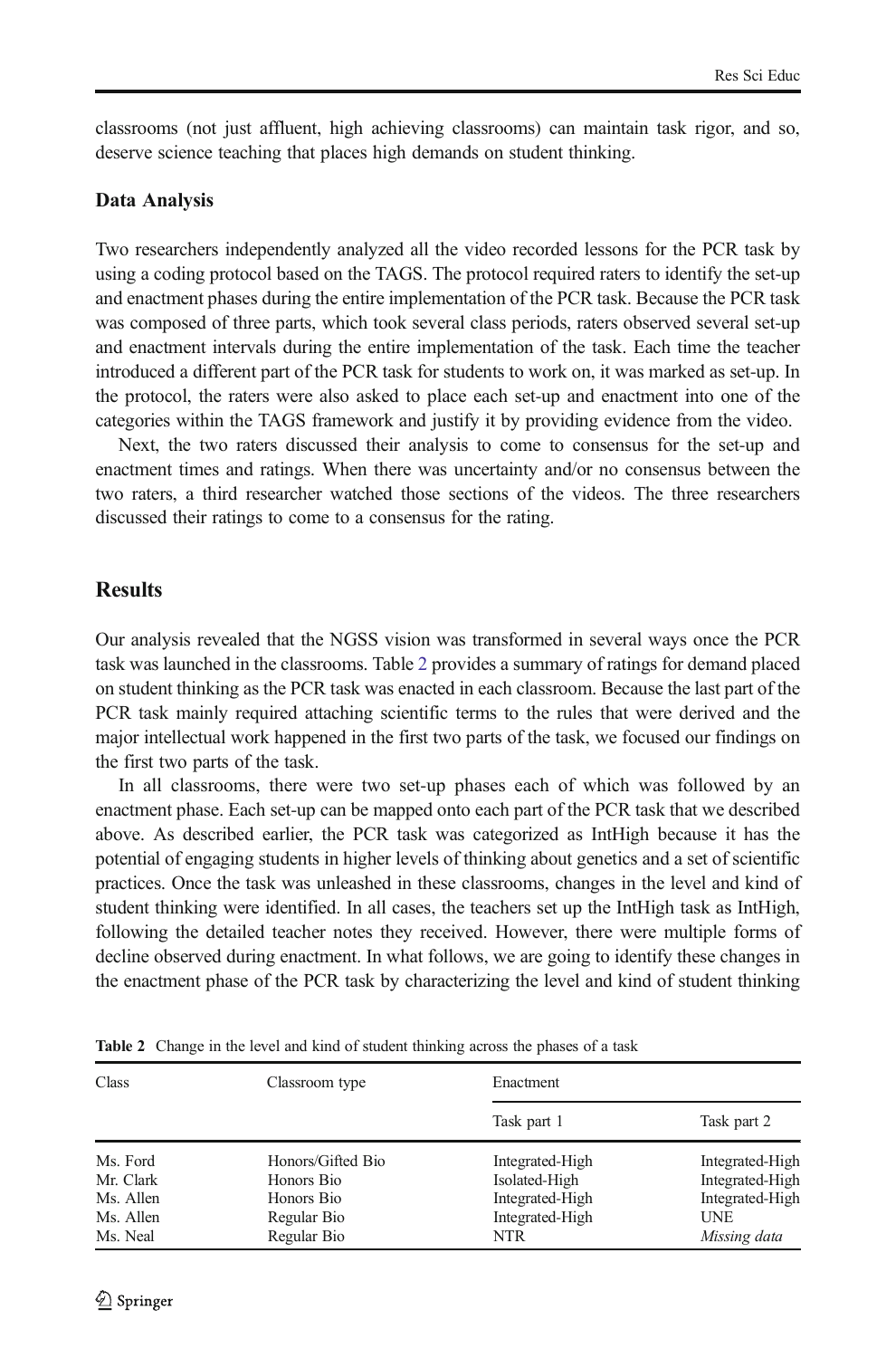into one of the quadrants in Fig. [2](#page-6-0). We begin with a description of two classrooms in which the level and kind of thinking was maintained across the set-up and enactment phases to show what is possible with this task. Then, we turn to the forms of decline observed in different phases. Even though our goal in this paper is not to comprehensively identify the factors that caused the maintenance or decline in cognitive demand, in our exploration of the cases, we uncovered some factors that seemed to play a role in the level and kind of thinking observed in these classrooms. These factors are acknowledged as appropriate and available.

# Maintaining Thinking Demands of High-Level Science Tasks in Set-up and Enactment

As shown in Table [2,](#page-9-0) in four out of five classrooms, maintenance in thinking demands of the PCR task was observed both in set-up and enactment phases during at least one part of the task. In those classrooms, the PCR task, which has the potential to engage students in scientific sense making, was used as intended both in the set-up and enactment phases. In other words, students in these classrooms were trying to develop an explanation for how genetic information is transferred from parents to offspring by using the PCR outputs. In what follows, the process of maintaining the kind and level of thinking demanded by the task is presented using two illustrative cases, drawn from diverse classrooms.

# The Nature of Student Thinking in Ms. Ford's Classroom

Ms. Ford allocated one full class period (approximately 40 min) for the implementation of the first part of the task during which students were introduced to the PCR data and began to analyze it and make some inferences about how genes are passed from parents to offspring.

Setting Up Tasks as Part of a Larger Unit/Idea Ms. Ford launched the task by making an explicit connection to where they left off in the prior lesson (i.e., the need to look at what is "inside" the geckos that might be playing a role in what the gecko physically looks like). She said, "[today] we are going to learn more about the "hidden factors" (referring to genes that they decided to explore in order to understand how genotype might be influencing phenotype of the offspring). This might have helped students to see that there are connections across the ideas in which they engage in different lessons and each lesson does not stand alone around a disconnected fact. She launched the task by asking students to make observations of the PCR outputs; she warned them not to jump to making inferences but instead record what they saw. Students worked in groups for a while as she walked around monitoring students' conversations about their observations.

She then brought them together for a whole group discussion. As students shared their observations, she typed them on the computer and projected them so that others could also see what she was typing. When the observations were not clearly stated by the students, she asked for clarification; likewise, students were making suggestions to revise the wording of the observations typed by Ms. Ford to better represent what was said. At the end of this first lesson on the PCR task, they had a list of observations that they co-constructed as a whole class. Their list included observations such as: (1) In cross #2, if there is a thick line in a parent, then the offspring have a thin line; (2) Each gecko has two thin lines total-either one thick or two thin; (3) If there is a thick line, then there is no thin lines; if there is a thin line, there is another thin line; (4) None of the offspring has thick line in the bottom row; (5) Five of the 11 offspring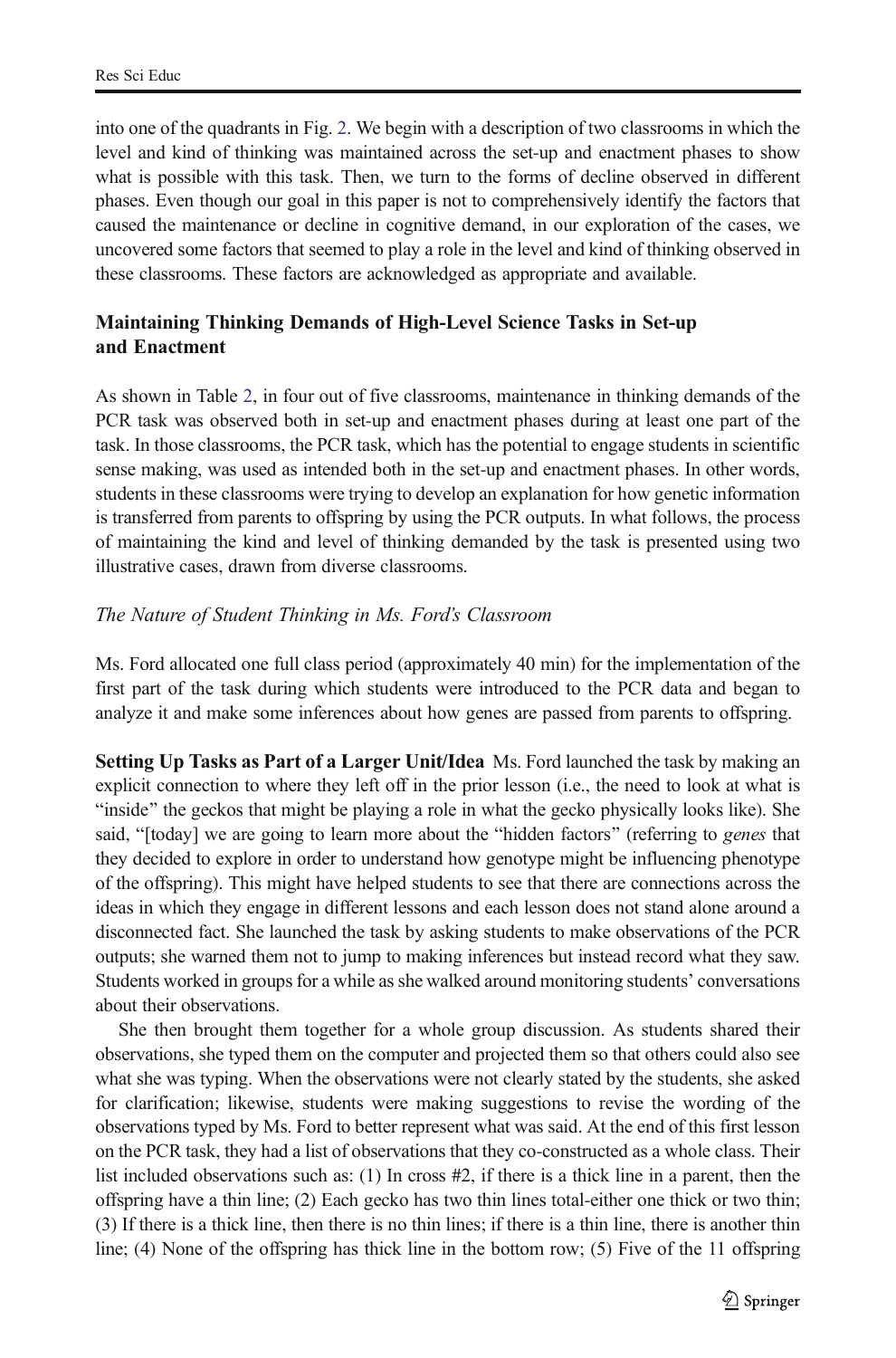from cross 1 have the same grouping of the lines as F1. Ms. Ford concluded the lesson by telling students that she would organize this list and give it to them the following day and they would continue from there.

Pressing for Evidence-Based Reasoning The next lesson focused on deriving the rules of Mendelian Inheritance based on the list of observations about the PCR data. The way in which Ms. Ford introduced the second part of the PCR task in the beginning of this second lesson was not video-recorded but could be easily envisioned because of the way she ended the previous lesson. When the video-recorded part of this second lesson started, students were talking about the class list of observations that Ms. Ford printed for them. This list appeared to encourage them to support their claims with evidence as they were trying to develop a set of rules based on these observations. Throughout the lesson, Ms. Allen continued to press students to use this list as they were trying to reason about the patterns in the PCR data. Such evidence-based reasoning is expected in the development of a sound argument (Toulmin [1958](#page-24-0); Toulmin et al. [1979](#page-24-0)).

Attending to and Advancing Students' Ideas Students were confidently working in small groups to generate the rules. Ms. Ford circulated around the room monitoring students' ideas in each group's conversation to ensure they were on track. Ms. Ford listened to a group of students who were considering three of the observations in the class list and trying to decide whether they could collapse these observations to make one rule. Although they thought that these three observations worked in concert to describe a pattern they saw regarding the number of lines each offspring must have, they were not sure how to word it. Ms. Ford helped them to clarify what they were seeing in the data by asking "Is there some way you can summarize those [pieces of evidence] together into one general rule?^ One student struggled to make the rule general but her partner said "there has to be two lines no matter what, if it's thick or thin there has to be two." Ms. Ford said "Ok, I would say that is a general rule, each gecko must have two lines." The students confirmed that was what they meant and wrote the rule. It is important to note that it was only after the students had articulated their thinking that Ms. Ford rephrased what they had said. Ms. Ford continued by asking whether the evidence they had identified supported that as a general rule. The students replied "yeah." This reinforced their evidence-based reasoning. Even though students had yet not used the right terminology, they could identify one of the rules of Mendelian Inheritance: Each organism has two versions (alleles) of each gene. Therefore, while paying close attention to students' ideas during their interpretation of the data, Ms. Ford was at the same time gently moving their ideas through questioning toward the main scientific idea that she wanted them to develop in the PCR task.

Ms. Ford continued to press for students' evidence-based reasoning and to pay close attention to students' ideas as she was visiting other groups. She went to another group and asked, "What kind of inference did you make?" One student responded "Offspring get one line from mom and one line from dad^ but then questioned whether that holds for all cases because of the thick line. Ms. Ford reminded them that "Based on the class observations, we said that the thicker line is 2 so I think that is a safe observation at this point.^ So, while she modeled evidence based reasoning for the students, she also clarified a point for them so that they could make progress in their thinking. Based on this confirmation, the student tested this thinking on the thick bands in one of the crosses to convince himself that his rule worked. Based on the student's test, the group was convinced that "Offspring gets one line from mom and one line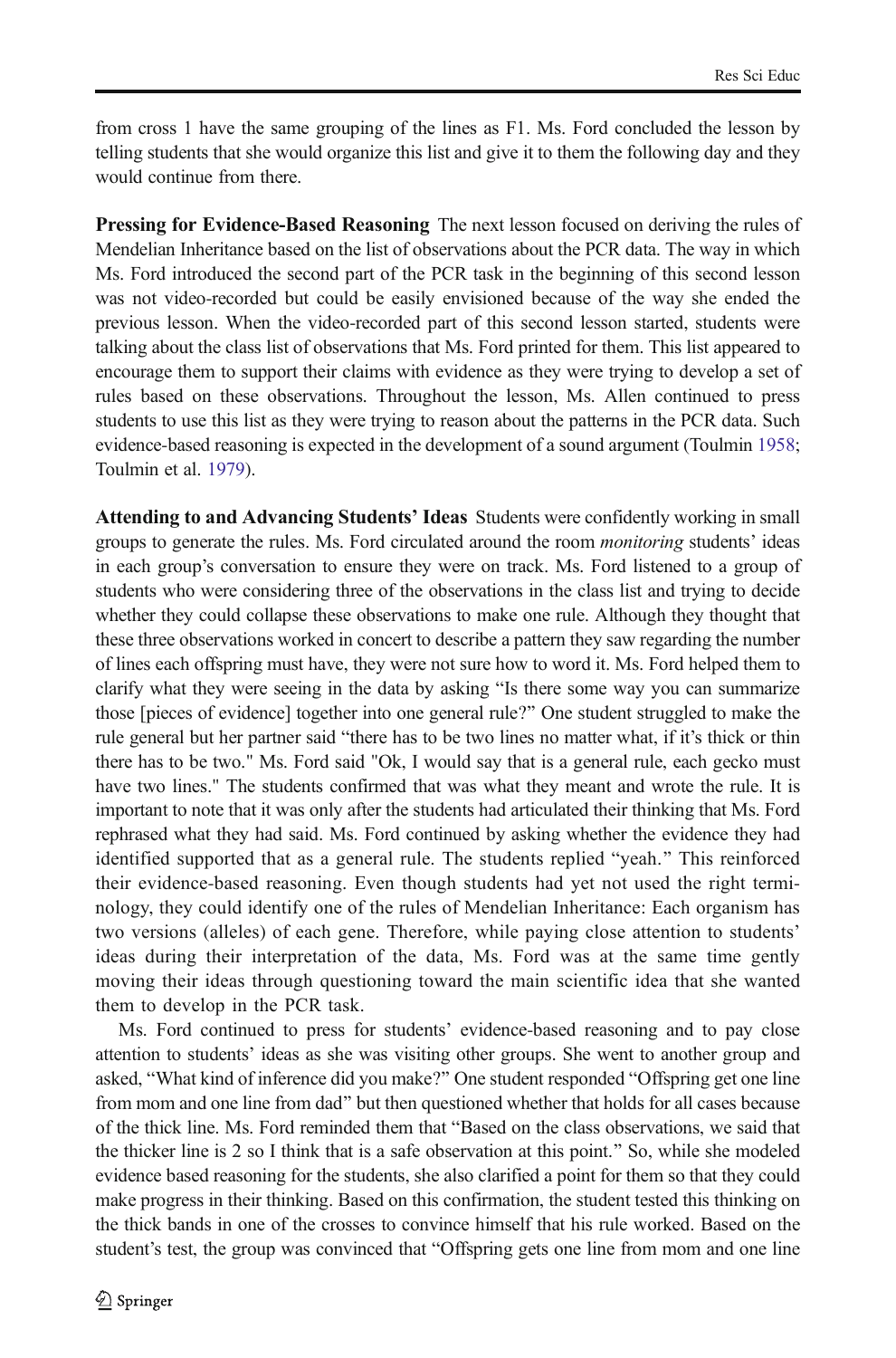from dad", which is, in fact, another rule of Mendelian Inheritance that they derived: One version of each gene comes from the male parent and one comes from the female parent.

After visiting several other small groups, Ms. Ford convened the whole group discussion and began typing the rules that students shared and supported with evidence. Once they surfaced the first two rules another student volunteered a rule "if at least one parent has a band in the upper position, its offspring will have a band in the upper position.^ Another student volunteered the opposite of this rule for the bottom position. Ms. Ford drew their attention to the two contributions, and asked them to think of a way to combine the two contributions, "What can we say about the how the offspring gets their lines?" The students floundered a bit but said that what the offspring gets depends on their parents. Pleased with this statement, Ms. Ford asked, "Are we saying that offspring can only get what their parents have to give them?" Student replied, "Yes". Ms. Ford rephrased and wrote "Offspring only get the bands their parents have to give" Ms. Ford informed the students that they had identified all of the rules and asked whether they agree with these three rules based on the data. Students agreed. By the end of this whole class discussion, they had the three rules of Mendelian Inheritance constructed and listed on the board. The rules did not have the right terminology but carried the meaning of how genetic information is passed from parents to offspring. What was missing was attaching the right terms to the rules (i.e., replacing "bands" with "alleles"), which was completed in the final part of the task.

All in all, by interpreting their observations into generalized statements, the students were able to determine for themselves whether they captured rules that met these requirements. Although the teacher provided a number of scaffolds, the teacher did not take away the cognitive demand and the students did the thinking to come up with the rules of inheritance. They were actively trying to make sense of a phenomenon as they were engaging in the practices of the discipline to develop an explanation of how genetic information is passed from parents to offspring as presented in the rules of Mendelian Inheritance. As such, we coded the level and kind of student thinking during this enactment as IntHigh. Students were active scientific sense makers. The teacher was working as hard as the students by carefully monitoring what students were saying and how they were thinking. She was constantly asking for justification and clarification, and helping them make connections between what they were thinking and the larger conceptual ideas embedded in the PCR task.

### The Nature of Student Thinking in Ms. Allen's Regular Classroom

Ms. Allen launched the first part of the PCR task in the beginning of a lesson without deviating from the instructions on the worksheet and by maintaining the thinking demand of the task. She first showed the levels of organization from the organism level to the DNA level. She asked what is found inside the nucleus and elicited students' responses, which included genes and DNA. She then reiterated and marked on the picture that in this task, they were going to focus on the genes inside the DNA.

She, then, asked students whether they remembered the difference between observation and inference. Students shared what they remembered and she revoiced what they said and clarified the difference between making an observation and making an inference. She told them to make observations and record what they see even it was obvious. She also told them that they do not need to make any inferences yet. Even if the way she launched the PCR task was not as robust as it was in Ms. Ford's classroom, she did not deviate much from what the task demanded. The task requires "figuring out" how genetic information is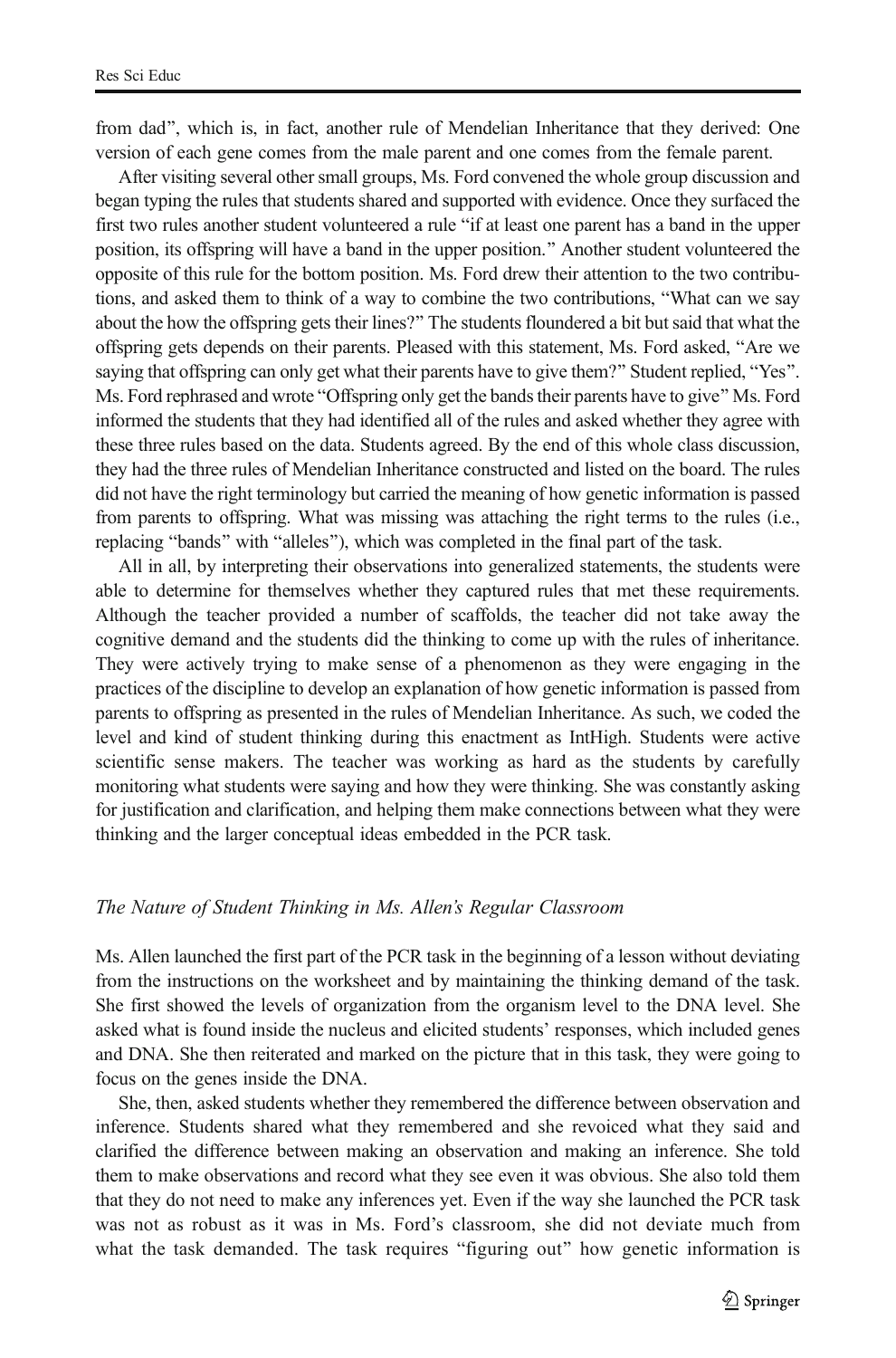passed from parents to offspring. Since Ms. Allen did not deviate much from the task, it was introduced to the students as figuring out how it works rather than learning about the scientific idea (Reiser [2014](#page-23-0)).

Attending to Students' Ideas and Engagement Ms. Allen gave about 15 min for students to work in groups to make observations of the data presented in the PCR outputs and record them. The enactment phase involved small group work followed by a whole class discussion. She walked around the groups and encouraged them to make observations. She frequently repeated the same question, "What do you see?" Apparently, she was trying to understand what students were seeing in the PCR data and how they were interpreting it. For example, she sat next to one group and asked students several questions about what they saw to get them started. She asked questions such as "What about the Female?" Students started to share some observations. She accepted the things that they said and left the group by saying, "Ok, good, you got started."

A student from another group said that they came up with four observations; Ms. Allen encouraged them to come up with at least one more. By setting the goal of coming up with five observations, students were motivated to trying to identify many patterns in the PCR data. In one group, as students shared their observations, she encouraged them to compare and contrast the two crosses and the kinds of bands that appeared on the worksheet. By doing that, she was trying to focus their attention on the patterns in the data that could help them to make some inferences about the rules of Mendelian Inheritance, which is what they were going to be asked to do in the second part of the task. Different from Ms. Ford, Ms. Allen was not only attending to students' ideas but also trying to facilitate their engagement. Ms. Allen was working with a group of students, who were not seem to be motivated to engage in any intellectual work on the day of this class observation. While Ms. Allen was pressing on their thinking, she was also using different strategies to facilitate their engagement in the task.

When they gathered as a whole group, Ms. Allen asked students to share the observations that they came up with and recorded them on the smartboard. She accepted all the observations without evaluating any of them. Some of the observations were very superficial in that they could not help students to derive the rules of inheritance, such as "cross-1 has 11 offspring; cross 2 has 12 offspring.^ Even though Ms. Allen could have prompted students to say a little more about their observations to get them started on making some inferences about the patterns so that they would be able to come up with the rules of inheritance more easily in the second part of the task, she did not chose to do that. This might have caused some of the students to struggle too much when they were asked to come up with rules by using their observation when they moved to the second part of the task.

Toward the end of the whole group discussion, one student had difficulty articulating what he saw. Ms. Allen invited him to come to the board and explain what he wanted to say by showing it on the pictures of the crosses that she projected on the board. What students wanted to say was, when there was a thick band under one of the offspring, there was not a thin band below it. Ms. Allen asked him what he said originally for the thick band. The student did not appear to understand what Ms. Allen was asking. Then, Ms. Allen said, "you said, two thin bands". Then, another student said, "Ohh! Two thin things are put into one" Then, the teacher summarized what both of these students said, "So are we looking at one thick and two thins or are we looking at all thin bands come together look like this? That's something for you to decide as we are moving on" and moved to the second part of the task. When Ms. Allen attended to students' ideas, she seemed to be selective in which student ideas she selected. While selecting certain ideas to be shared in the during the whole group discussion can be a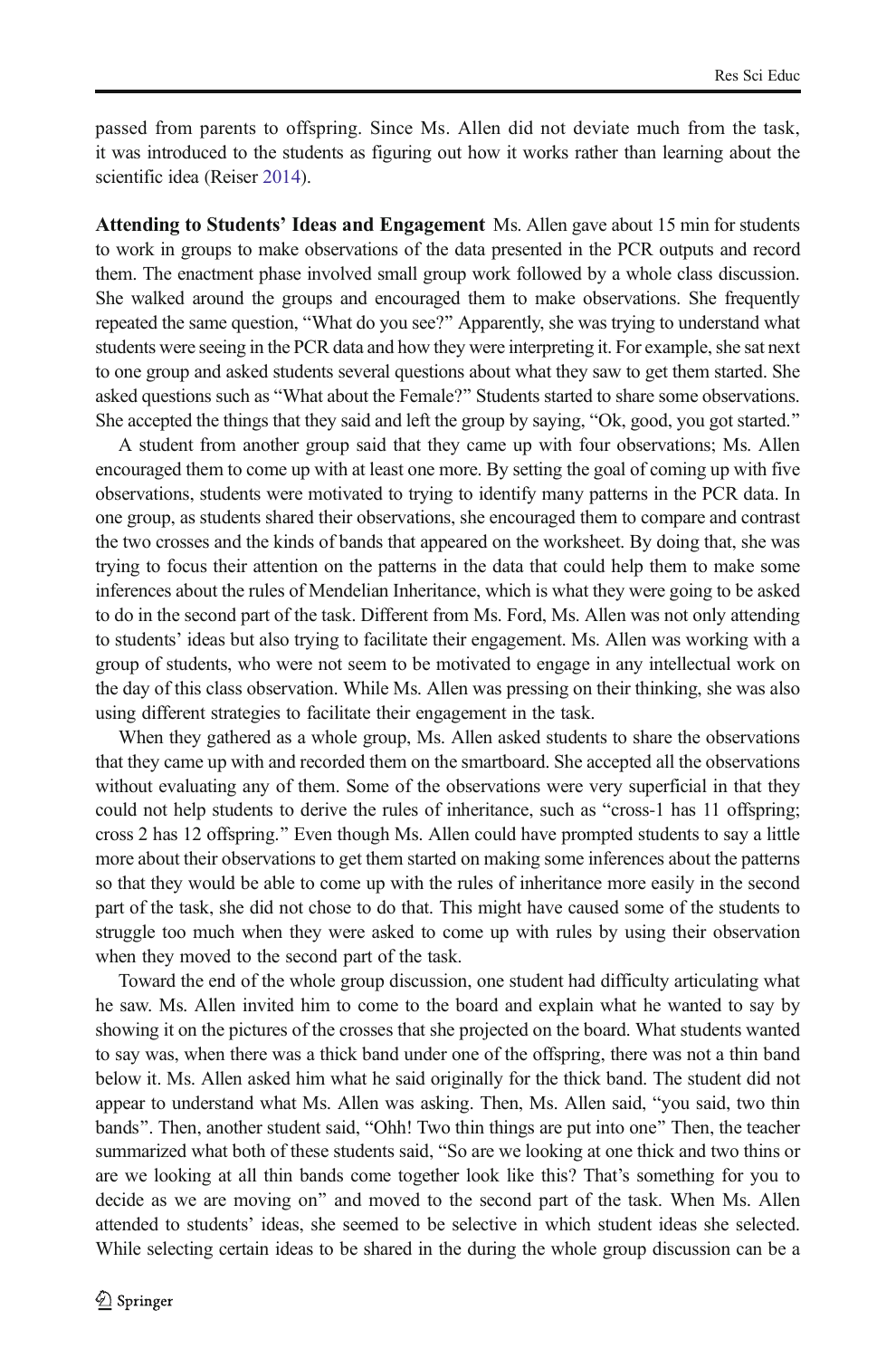strategic instructional practice to facilitate productive classroom discourse (Smith and Stein [2011](#page-23-0)), selective attention to particular student ideas that are closer to the canon or the overarching goal of the lesson, also has the risk of declining the demand on students' thinking by not being responsive to all students' thinking.

This thin line on which Ms. Allen had to walk might be related to the context of her classroom. Ms. Allen has reported that this classroom consisted of students with mix of achievement levels. Majority of the students in this class did not appear to be as engaged as the students in Ms. Ford's classroom. The nature of classroom composition and culture might have added an extra layer to the complexity of implementing cognitively demanding science tasks. She needed to do more to get students started with analyzing the PCR data.

All in all, Ms. Allen started the task by situating students' observations into the DNA level and then let students to closely look at the PCR outputs. During the small group work, since she did not encourage students to make inferences, their observations might have stayed a bit disjointed from the big idea of trying to figure out how genes are passed on from parents to offspring. However, we decided that she left the observation work in this first part of the task to the students and facilitated them to think about the data in more detailed ways. That is why we decided that the thinking demand was maintained at IntHigh during the set-up and enactment phases of the first part of the PCR task, even though there were different ways through which the demand on students' thinking could have been maintained more productively.

# Maintaining Thinking Demands of High-Level Science Tasks in Set-up but Decline During Enactment

Our analyses also revealed instances where thinking demands of the PCR task were maintained during the set-up phase but not during the enactment. In all these classrooms, the task was launched in a way that students were invited to work on the task as scientific sense makers. Both Mr. Clark and Ms. Allen in her regular classroom (the one explained above) followed the instructions on the handout to introduce the task to the students. Since the instructions on the handout were written to position students to engage in productive thinking about the PCR data, we decided that by following the instructions on the handout as written—and not adding more direction or modeling how to attack the problem—that the teachers did not decline the thinking demand of the task. These instructions were enough to get students started to work on the task as intended.

Ms. Neal took a different approach as she launched the PCR task, particularly the first part of the task during which she maintained the demand of the task similar to Mr. Clark and Ms. Allen. She provided more scaffolding then what we observed in the other two classrooms, however. For example, she walked students through the key that was provided on the handout—which she referred to as "doing some pre-observations"—to familiarize them with the language used in the task.

After these set-ups where the thinking demand of the task was maintained, we observed a decline in the way students engaged in the ideas once they started to work on the task. The level and kind of thinking was categorized as IsoLow in Mr. Clark's classroom, unsystematic and nonproductive exploration in Ms. Allen's regular classroom and no conceptual thinking occured in Ms. Neal's classroom. These cases illustrate that selecting and setting up cognitively complex tasks are not enough to engage students in high levels of thinking and reasoning in science. In what follows, we will explain each of these declines in more detail.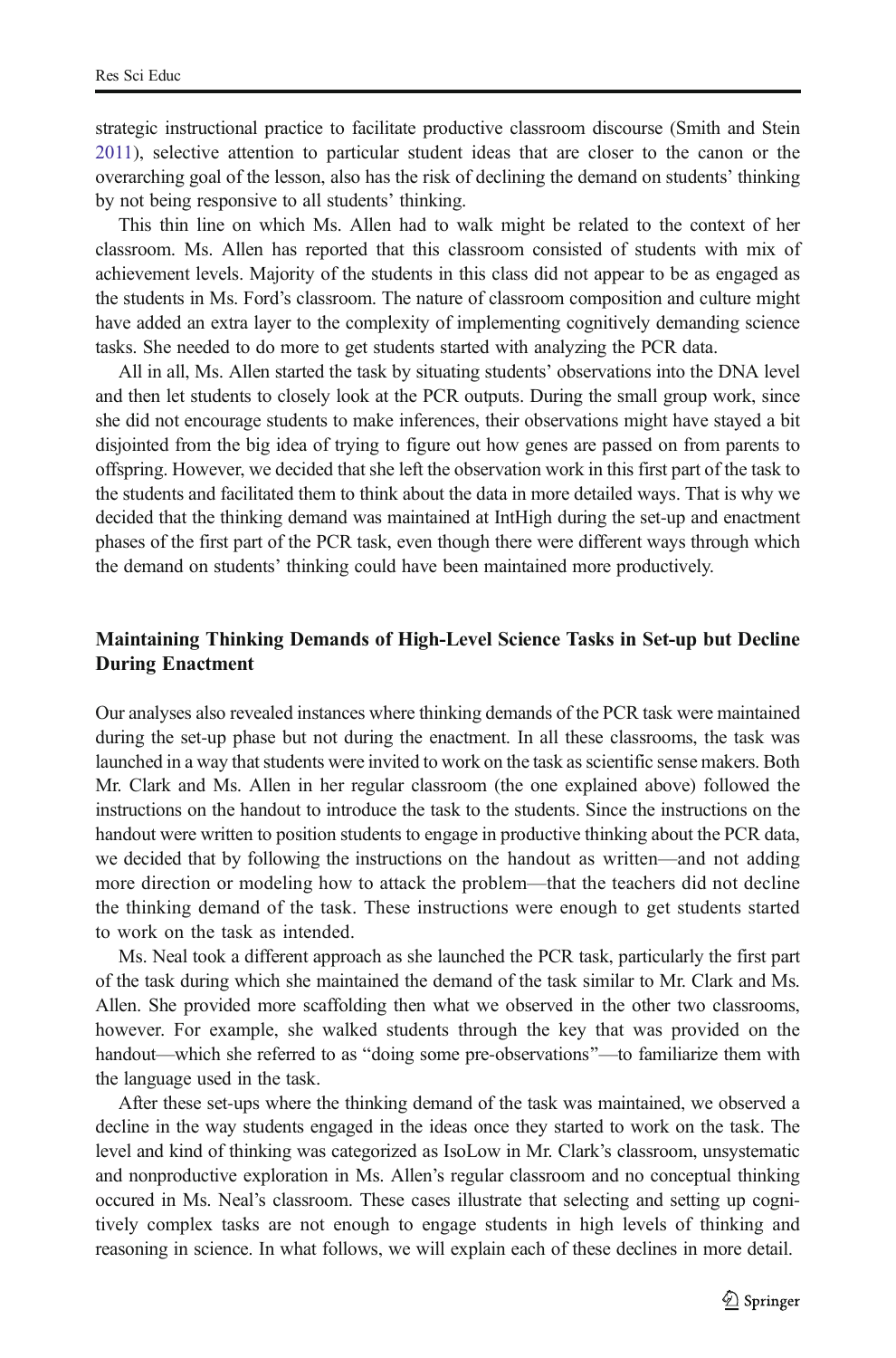## Losing Integration: Decline to Isolated-High

As mentioned earlier, Mr. Clark, for most of the time, adhered to the instructions on the handout while setting up the work for the students.

Clarifying Expectations One distinctive feature of Mr. Clark's launch of the task was the way he clarified what students were going to work on in this task. He began by reading the initial passages of the worksheet. He also projected a depiction of levels of organization from the organism level to the DNA level on the SmartBoard. After a brief discussion that situated the day's work at the DNA level, Mr. Clark read the remainder of the worksheet including the task directions for what students were supposed to do: Make observations about the PCR data associated with two different gecko crosses. Just before students started to work, he asked them to pull from their prior discussion in science class what their understanding was of the meaning of observation. Therefore, his launch positioned students to begin to analyze the PCR data of the two separate crosses of a male and a female gecko. By the end of the launch, it was clear that students knew what they were going to work on that day but how they will do it was left to the students, rather than proceduralized by the teacher.

As students were settling in and beginning to share their observations with their partners, Mr. Clark walked around the room, listening in on their conversations and observing what students were writing on their worksheets. Many of the students were trying to make sense of the crosses in productive ways mostly by using what they already knew about genetics. Students' conversations involved comments like, "Can we say that mother's trait is recessive?" "All the offspring have the same trait."

Attending to and Advancing Students' Ideas As the work progressed, Mr. Clark began to comment on students' observations. He was *not* paying close attention to the substance of students' ideas about what they saw in the PCR output. Instead, the majority of his comments centered on whether each observation that students had written down was indeed an observation or inference. It seemed like he *framed* this part of the task as distinguishing between observation and inference (Russ and Luna [2013](#page-23-0)). He was not paying attention to students' ideas; instead, he was only attending to (or bring students attention to) the distinction between observation and inference. For example, one student said, "We are assuming these are recessive". Mr. Clark said, "If you are assuming something, is that an observation or something else?" The student said that it would be an assumption. The teacher recommended her to use the word "inference", instead. He, however, did not elicit the student's ideas about what she meant by "recessive" and why she thought so.

This pattern repeated itself several times as Mr. Clark monitored and commented on students' work. One pair of students was talking among themselves. One student said, "If this one was dominant, this one was recessive, you will get both because think about the Punnett Square". When Mr. Clark overheard this comment, he interrupted her by saying "No; remember we are making observations. Do you observe dominant and recessive on that chart?" Students accepted that they could not "observe" dominant and recessive on the PCR output and erased what they wrote on the worksheet and turned back to the task of making only observations. This indicated that he was not trying to make sense of students' ideas but instead was only evaluating the correctness of students' ideas (Levin and Richards [2011](#page-22-0)) in terms of whether students knew the distrinction between observation and inference.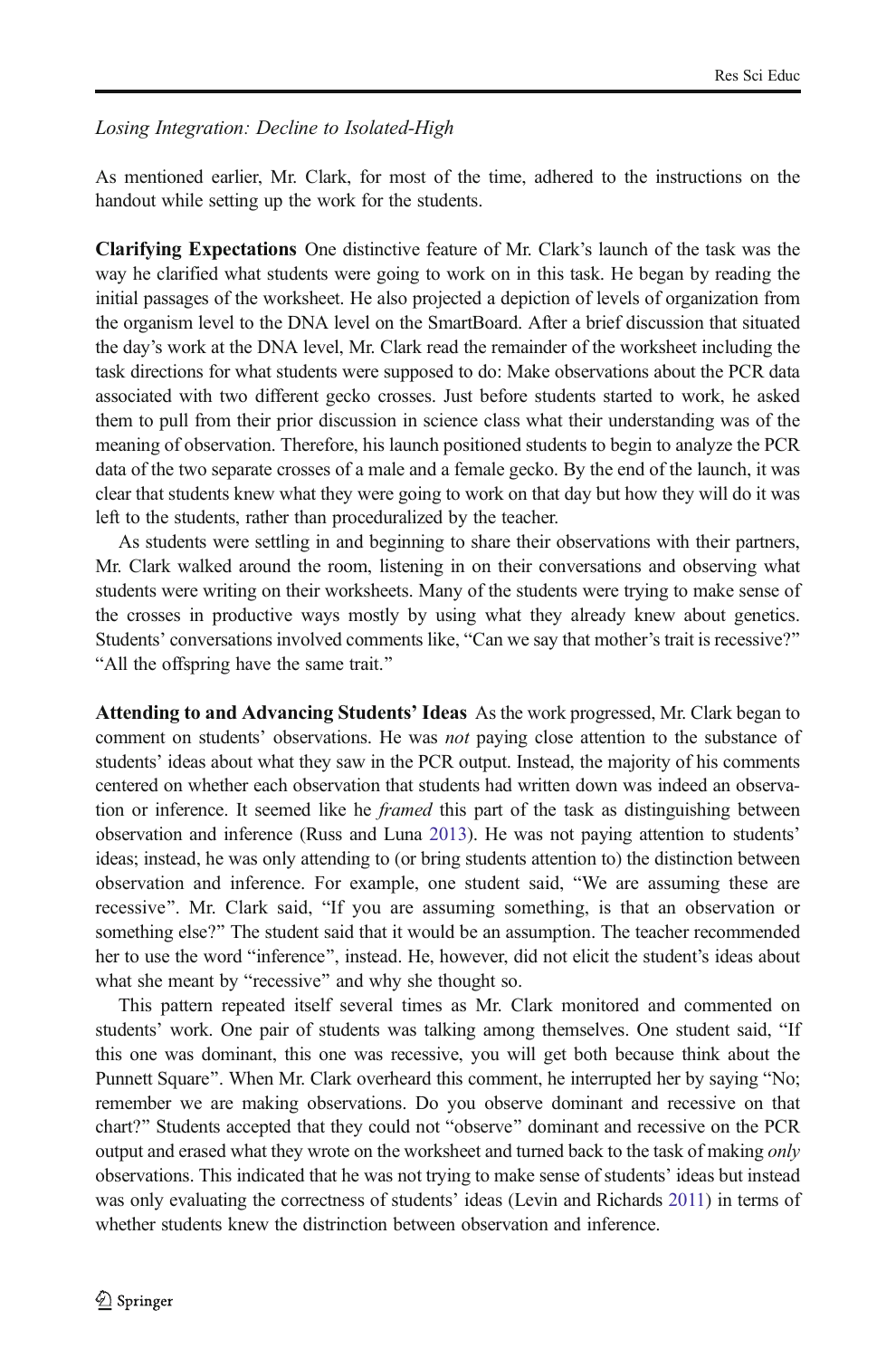Emphasis on Correctness and Completeness of the Ideas Mr. Clark's attention to the accuracy of students' ideas continued during the whole class discussion. After approximately 11 min of working on the task in pairs, Mr. Clark asked students to volunteer to share their observations with the whole class. As students shared each observation, he "quizzed" them regarding whether their "observation" was truly an observation. For example, one of the students said that in cross-2 the offspring get a mix of male and female traits. A student at the front of the class wrote the following on a whiteboard (dictated by Mr. Clark): "Cross 2- offspring are a mix of parents." Mr. Clark asked the class whether this was an observation or inference. Through the teacher's prompting, the students conceded that the statement was an inference. Consequently, the teacher instructed the student scriber to cross-out the written statement.

All in all, throughout the enactment phase there was a tension between students' wanting to think and reason in ways unbridled by the constraint that they do not make inferences and Mr. Clark's insistence that they only make observations. Mr. Clark might have been trying to make sure that all the observations were explicitly stated so that in the next segment of the task, students could use these observations to justify the rules they would begin to derive. Because of that, he ended up not entertaining all of their contributions. By limiting students to only observations, he ended up obscuring the content and hindering students' efforts to think about genetics patterns that they could infer from the PCR results. Thus, although the students' thinking was clearly not free of content, the focus of their work was not on using scientific practices to make sense of scientific ideas as we see in IntHigh enactments. Too much emphasis on the distinction between observation and inference overshadowed students' trying to make sense of scientific ideas embedded in the task.

### Getting Lost: Decline to Unsystematic and Non-productive Exploration

Like Mr. Clark, Ms. Allen, in her regular classroom, launched the task by adhering to the instructions on the handout. They had started the lesson by working on the first part of the PCR task. After they had made some observations and completed the first part of the task in about 25 min, Ms. Allen moved to the second part of the task. She read the instructions and told students that they would use their observations of the PCR data and develop some rules. She told them that the rules should apply to both of the PCR outputs that were provided in the task. By inviting students to look for patterns in the PCR data and to try to make generalized rules about how offspring inherit genetic information from both parents, Ms. Allen maintained the thinking demand of the task in the set-up.

Exploring Without an Overarching Goal The thinking demand that was set up by the task and teacher was not maintained during the enactment phase and changed to unsystematic and nonproductive exploration. In Ms. Allen's regular classroom, students were not making progress toward the goal of the task and the teacher was unable to advance students' understanding of ideas. Overall, students appeared to be unwilling to work on the task except for responding to Ms. Allen's questions when they were asked. Ms. Allen continued to ask questions to help the students derive the rules but her questions were framed as looking for one right answer, which then could lead to the defined set of rules that they should derive in that lesson. For example, the following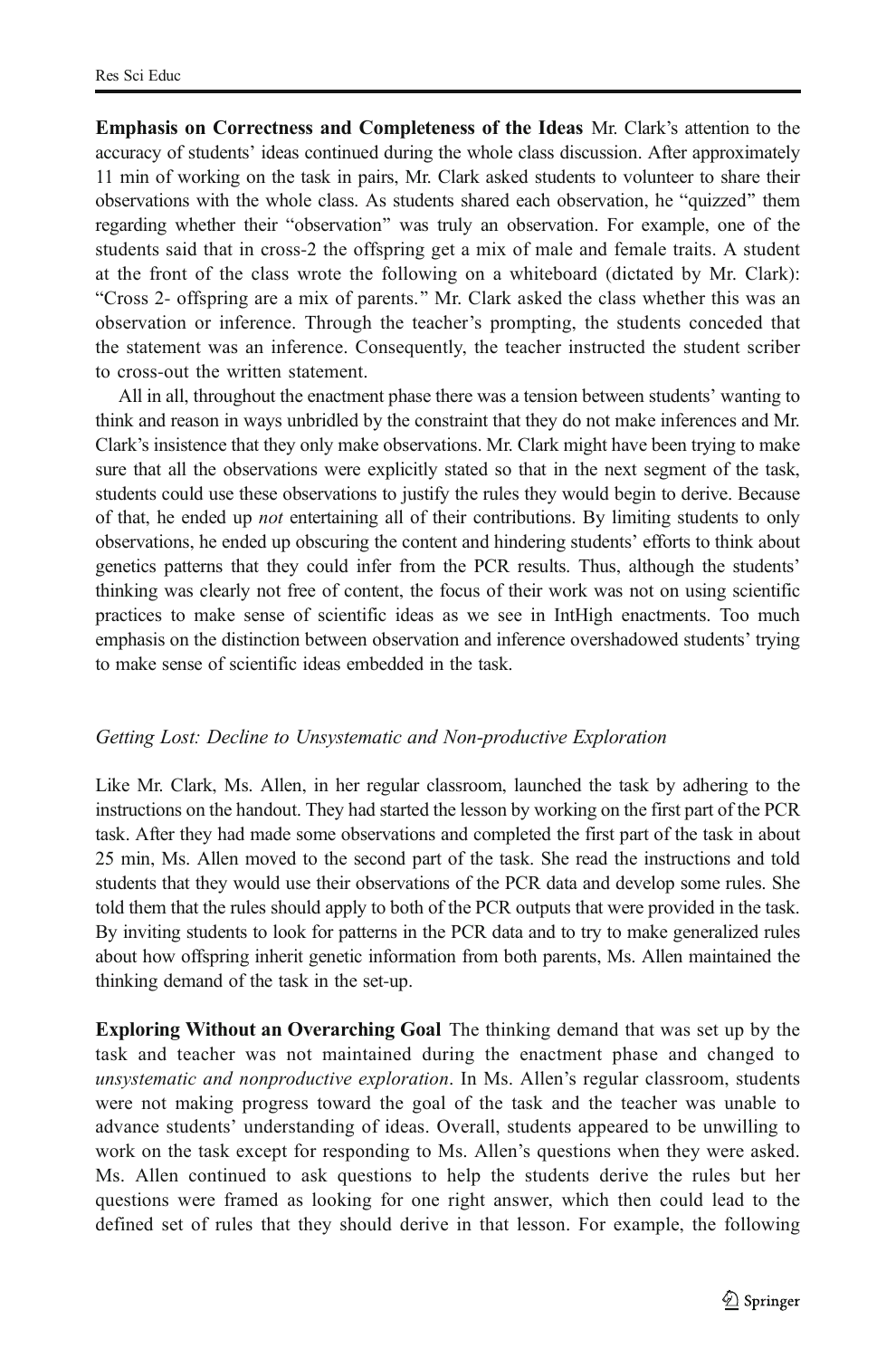conversation occurred in one of the groups that Ms. Allen visited during the small group work:

Student: I came up with a rule; you said it's not right. Teacher: All right, look here. What were your big point that you … Student: Two thins Teacher: You think this one band here is actually one band but two thin bands Student: Yes, would that be a rule? Teacher: What would the rule be then? Student: One thick band equals two thin bands. If it's a thick band, it has to be two thin bands. Teacher: Here you go. What is it mean? Every single one of these has how many bands? Student: One Teacher: You said it – Student: Two Teacher: So, the thick ones are Student: Two Teacher: And those ones are Student: Two. So, every cross has two bands Teacher: Two bands.

As illustrated with this conversation, there was an attempt to come up with the rules of inheritance but students did not seem to be engaging in any sense making. They could identify the pattern (that there were two lines for each organism in the PCR data) but they did not seem to link it with the larger conceptual idea. The teacher made an effort to position students to derive the rules with her questions but her questions were closed ended looking for one right answer. Overall, the main point of the task seemed to be lost in this lesson. The end goal was to come up with rules. At a surface level, that is what they were doing in this lesson. However, students seemed to miss what these rules were for and why they were trying to derive these rules apart from the reason that they were told to do so by their teacher. All in all, students' exploration was around the edges of the main scientific idea and they could not make progress toward an explanation for the phenomenon that they were exploring. That is why we decided to categorize the kind and level of thinking during this enactment as "unsystematic and nonproductive exploration." Henningsen and Stein ([1997](#page-22-0)) defined this pattern as, Bstudents' thinking processes characterized by unsystematic exploration and lack of sustained progress in developing meaning and understanding" (p. 535).

### Shutting Down: Decline to No Thinking Happening

Ms. Neal's class had classroom management issues and a lot of unmotivated students, who appeared to be unwilling to engage in the lesson.

Clarifying Expectations Ms. Neal started to introduce the PCR task by reading the instructions on the handout and asked students what they were seeing in the picture at the top of the handout. Students did not respond; the majority was not paying attention. Then, she projected the picture on the board and went over the levels of an organism shown on the picture. Some of the students started to pay attention. She was repeating her questions and directions several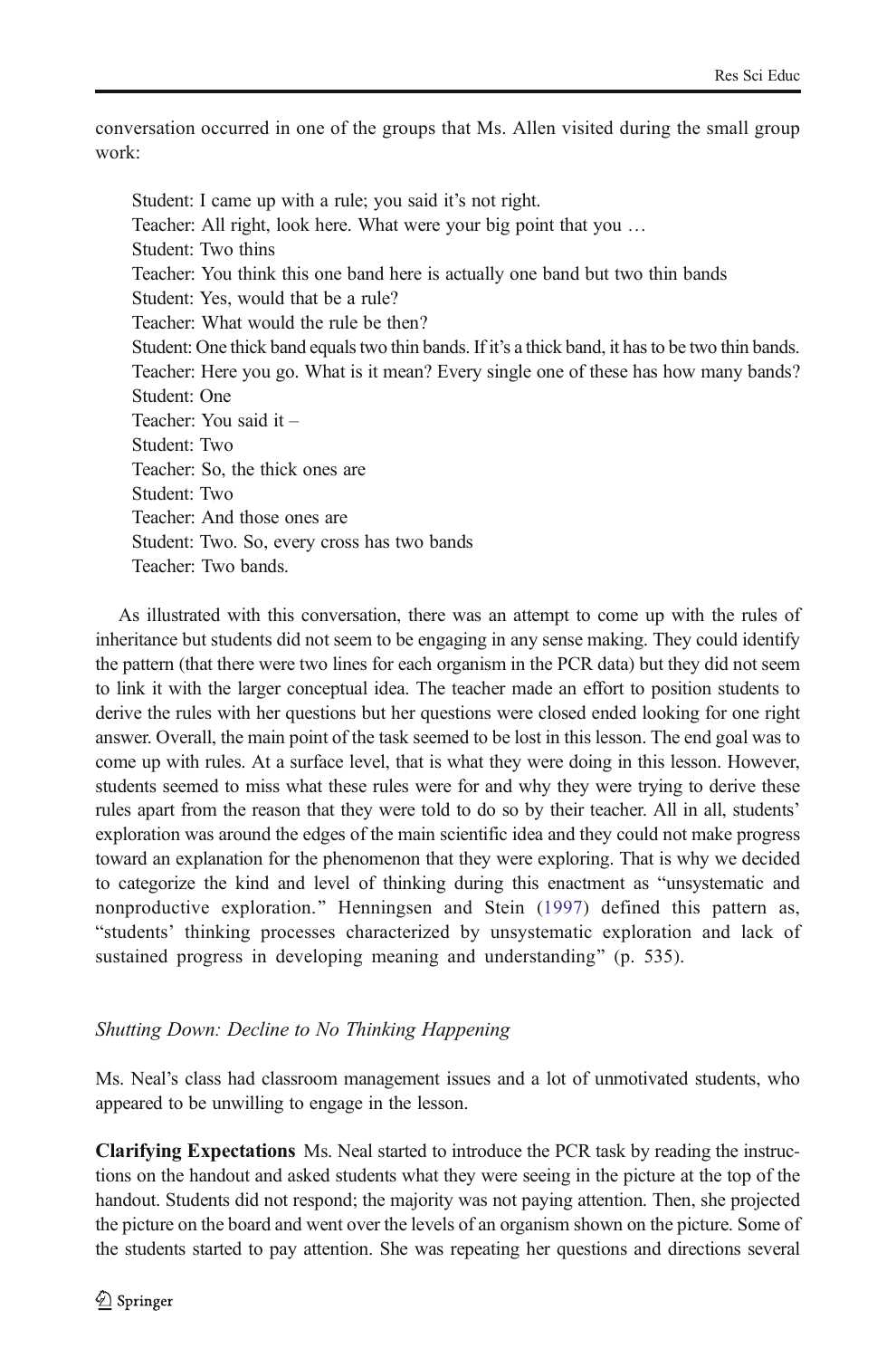times patiently to make sure everybody followed what she was talking about. Once she clarified for the students that they would be working at the DNA level in this task, she continued to read the rest of the instructions from the handout and invited students to make observations of the PCR output at the bottom of the handout.

Instead of concluding the set-up phase right after she introduced the work, however, she said, "Let's do some pre-observations here." She walked them through the key that was provided on the handout, such as where cross 1 and cross 2 were depicted, what was meant by a cross, and what F, M, and O meant. After making sure that students had an idea of what they were looking at and familiarizing them with the language used in the task (which appeared to be a good strategy for the groups of students she was working with), she left the actual thinking work of making analysis of the PCR data to the students.

Classroom Management as a Barrier In spite of her heavy scaffolding during the set-up phase, the thinking demand on students declined to "no thinking" about the disciplinary ideas and/or practices during the enactment phase of the PCR task. The majority of the students were disengaged and appeared to be unwilling to work on the task during its enactment. Their attention was drawn to the task only when Ms. Neal asked what they noticed; students mostly responded by sharing some superficial observations, such as "for every number, there is a letter that represents something". The majority of the students did not seem to be aware of what they were working on. The class was noisy and the majority of the students were disruptive.

To conclude, these three types of changes showed the possibility that the thinking demand of high-level tasks can decline during the enactment phase even though students are positioned to engage in high level of thinking and reasoning as the teacher launches the task. More importantly, the detailed explanations of these cases illustrate the level and kind of student thinking (presented in the four quadrants in Fig. [2](#page-6-0)) while students were working on a cognitively demanding task. These cases also revealed the factors associated with maintenance or decline of cognitive demand in science classroom.

# **Discussion**

This study illustrates that developing and selecting NGSS-aligned, high-level tasks can be a significant step toward engaging students in high levels of thinking and reasoning. In some of the classrooms, students appeared to be engaging in high levels of reasoning about genetics while engaging in a set of scientific practices. However, our findings also provide supporting evidence to existing literature that suggests that the thinking demands of cognitively complex tasks can be transformed once they are placed into real classroom settings. In some of the lessons, students did not engage in high level of thinking even though the task as designed and set-up positioned them to engage in higher levels of intellectual work. This study went beyond predicting this change in cognitive demand when high-level tasks are launched in the classroom with the intention of engaging students sensemaking around disciplinary ideas and practices. It helped to *characterize* the kind and level of thinking in science classrooms. It also suggested a set of factors that are associated with maintaining or declining cognitive demand in science classrooms. Therefore, this study has built on but expands earlier studies focusing on the change in cognitive demand across the phases of a task in science classrooms (e.g., Kang et al. [2016](#page-22-0)).

Our findings point to the importance of the enactment phase, in particular, the interaction among teacher, students and the task (i.e., instructional triangle; Cohen and Ball [1999,](#page-22-0) [2000\)](#page-22-0)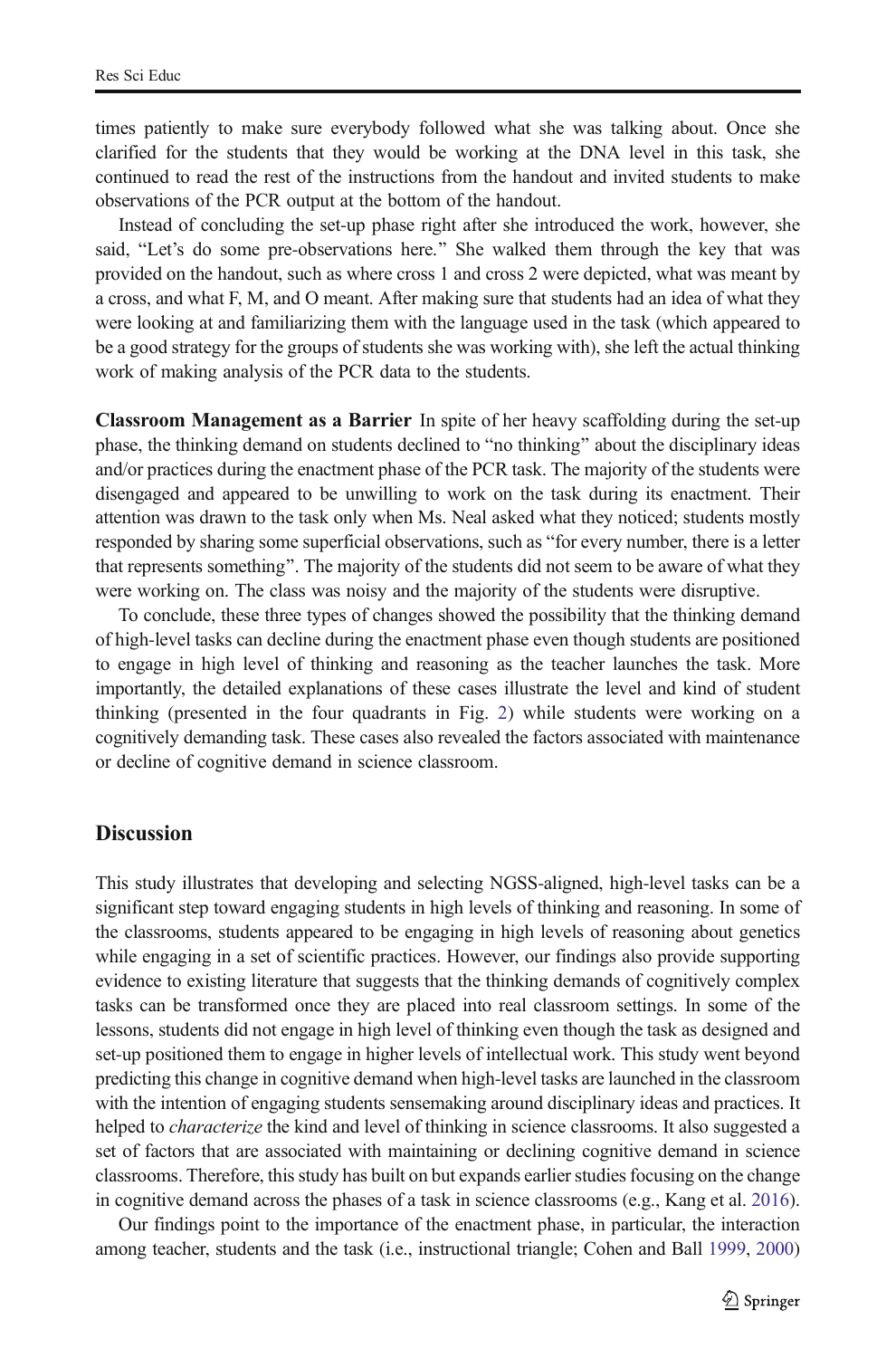as students actually go about working on the task. They do not, however, disregard the cognitive demand of the task as presented in written materials since tasks constituted one component of the instructional triangle. Students' motivation, prior knowledge, experiences, and interests, undoubtedly, play a role in the way they interact with the materials and respond to their thinking demands. Thus, we observed classroom management and students' motivation to learn as important factors associated with maintenance or decline of students' thinking. More importantly, however, *teachers' moves and practices* were observed to play a role in shaping the interaction between the task and the students. Teachers' high-level questions, pressing students for engaging in evidence-based reasoning, close attention to students' ideas appeared to play a role in students' high levels of thinking. These student and teacher factors are consistent with the factors that Stein and colleagues (Henningsen and Stein [1997;](#page-22-0) Stein and Smith [1998\)](#page-23-0) identified as being related to maintaining cognitive demand in mathematics classrooms such as sustained press for justifications, or shift in emphasis from meaning, concepts, or understanding to the correctness and completeness of answers. Blumenfeld ([1992](#page-21-0)) has seconded the importance of these factors saying, "high-level tasks do not exist separately from the way teachers implement them" (p. 109).

One observation did not transpire as expected. Based on earlier studies of science classrooms, one might expect IntHigh tasks to decline to IntLow kinds of thinking and reasoning during the enactment phase. This is because teachers often chose to walk students through challenging activities in a very detailed step-by-step fashion (e.g., scripting the work for the students so that by following the script they can complete the work). Prior research has provided evidence for this kind of thinking during the implementation of "cookbook labs" during which students are often asked to follow a procedure without needing to understand what they are doing and why (Chinn and Malhotra [2002;](#page-22-0) Germann et al. [1996\)](#page-22-0). We did not observe this type of decline in any of the five observed classes. One reason could be that the PCR task—despite being an IntHigh task—does not lend itself to a decline to IntLow. If the task involved an investigation, this kind of decline could have been more likely because lab investigations often involve some set of procedures which could easily be turned into a set of scripts for students to follow tediously. Interestingly, we did observe a decline into IntLow in one of the classrooms that participated in the larger project but was not a part of the data analyzed for this paper. In that classroom, the teacher showed students "how to read" PCR data by developing a color-coding strategy and asking them to apply that strategy to read the PCR data. Students' thinking was focused on making sense of the strategy. Instead of trying to make sense of how genes are passed from parent to offspring, the students were trying to make sense of what blue and red lines represented and how they could apply that strategy to the second cross. Even though this could be a less likely observation, it shows that trying to script the task for the students could be one factor associated with decline the thinking demand for the students.

## Conclusion and Implications

This was an exploratory study conducted with a small sample size to gain insight about the nature of change in thinking demands of cognitively complex science tasks from how they are designed to how they are set-up by the teacher in the classroom to how they are enacted by the teacher and the students. Our goal is not to make generalized claims but propose a way to investigate the level and kind of thinking in which students engage in science classrooms during the implementation of high-level tasks aligned with the NGSS vision. Future research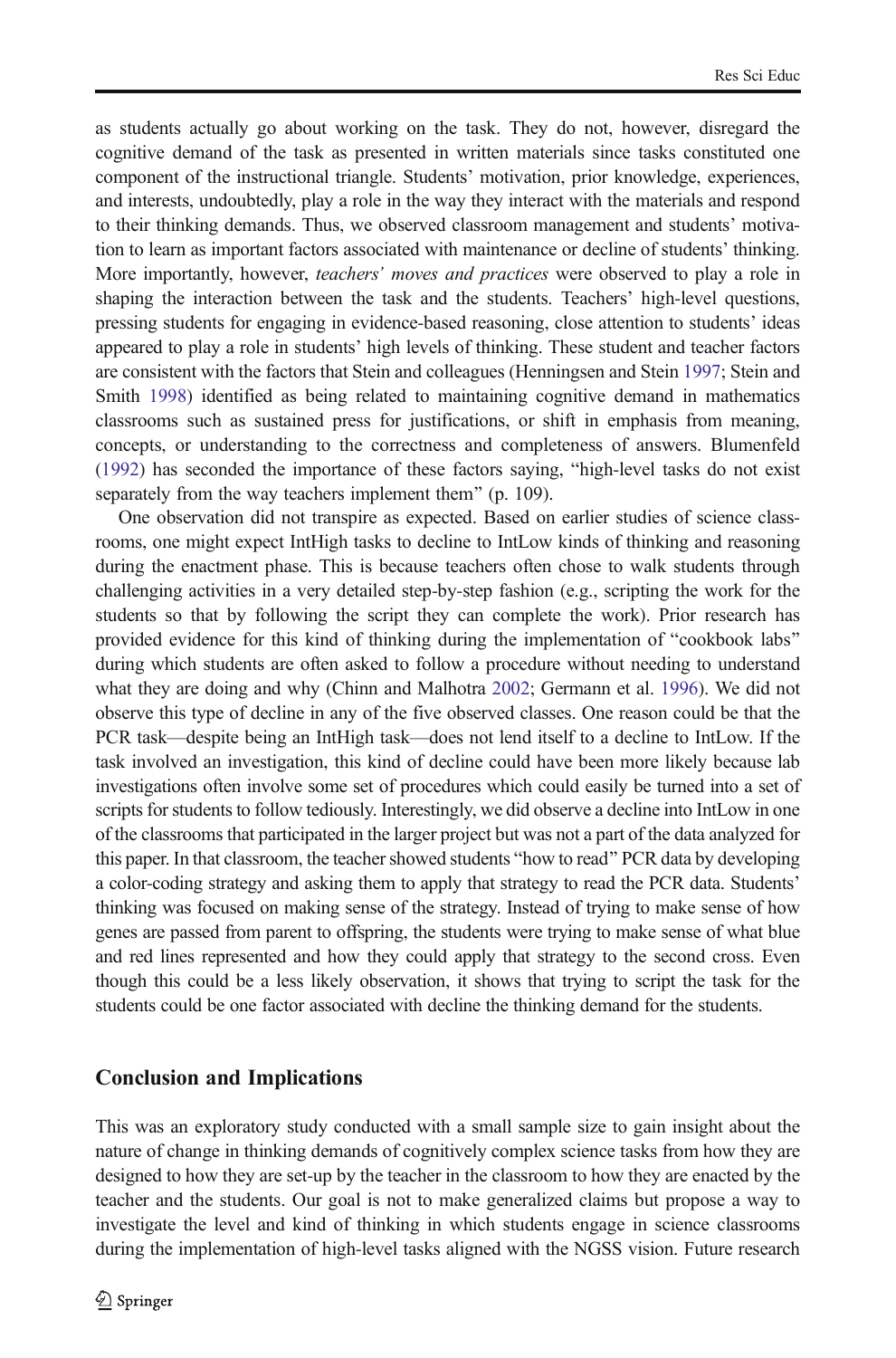should investigate the change in the thinking demands of similar tasks in larger numbers of classrooms, which could allow for the identification of more generalizable patterns. Our analyses suggest that the TAGS in conjunction with the quadrant system that we proposed (Fig. [2\)](#page-6-0) can be used as a lens to identify the nature of change across the phases of a task as presented in the Math and Science Framework.

In this study, we have also proposed a language to characterize the level and kind of student thinking in which students engage when they are invited to think and reason as demanded by NGSS-aligned curricular tasks. Specifically, the terms of the TAGS framework have been used to characterize the thinking demand of the tasks at three phases: as they appear in curricular materials, as they are set up by the teacher, and as students actually go about working on them. By providing a way to describe the kind and level of student thinking in science classrooms, the matrix allows us to identify and look for what might be typical changes in the thinking demands of cognitively complex curricular materials across different classrooms. We believe that these categories, which focus on two important features emphasized in the Framework and NGSS, can help us to better understand, diagnose, and communicate issues during the implementation of high-level tasks in science classrooms.

Identifying patterns of change in the thinking demands at the set up and/or task enactment phases is important for several reasons. Developing curriculum materials will be one of the main methods of infusing the NGSS vision across large number of science classrooms. This study supports the existing knowledge base that developing high-level tasks is essential but not sufficient for engaging students in high levels of thinking and reasoning about disciplinary ideas (Stein et al. [1996](#page-23-0); Kang et al. [2016\)](#page-22-0). Identifying the nature of change in thinking demands could help to develop tools and resources to support teachers' maintenance of high-level thinking demands. For example, the shift from integrated to isolated suggests that it would be more difficult to juggle both pressing students (a) to engage in deep reasoning about scientific ideas and (b) to productively engage in scientific practices which could allow them to understand how scientific knowledge develops. Building some scaffolds into the tasks and/or curriculum guides designed for teachers could help to support maintaining cognitive complexity of high-level science tasks.

This study brings attention to two phases of science instruction that has not been a focus of research in science education but has recently been taken up by others (e.g., Kang et al. [2016](#page-22-0); Tekkumru-Kisa [2013](#page-23-0); Tekkumru-Kisa and Stein [2014,](#page-23-0) [2015\)](#page-23-0). These are set-up and enactment phases of a task. Examining these phases separately helped us to identify the breakpoints in the way students are positioned to think and reason in science classrooms. As discussed by Stein and colleagues ([2000](#page-23-0)), the set-up phase of instruction shows the teacher's "communication to students regarding what they are expected to do, how they are expected to do it, and with what resources" (p.25). So, set-up is important to help frame the work that students are invited to do. Guided by the studies in mathematics education (e.g., Jackson et al. [2013;](#page-22-0) Stein et al. [1996](#page-23-0)), future research can shed light on how teachers' set up of a science task impacts students' opportunities for learning science. The Four Quadrants that we propose could provide a lens to identify the patterns, which then can be elaborated further in future research shedding light on the factors associated with the maintenance and decline in thinking demands of cognitively complex tasks during the set-up as well enactment phases.

Last but not least, this study began to uncover the *factors* that appeared to play a role in the level and kind of thinking observed in these classrooms. These included (1) setting up tasks as part of a larger unit/idea, (2) Clarifying expectations, (3) Pressing for evidence-based reasoning, (4) Attending to and advancing students' ideas, (5) Attending to students' ideas and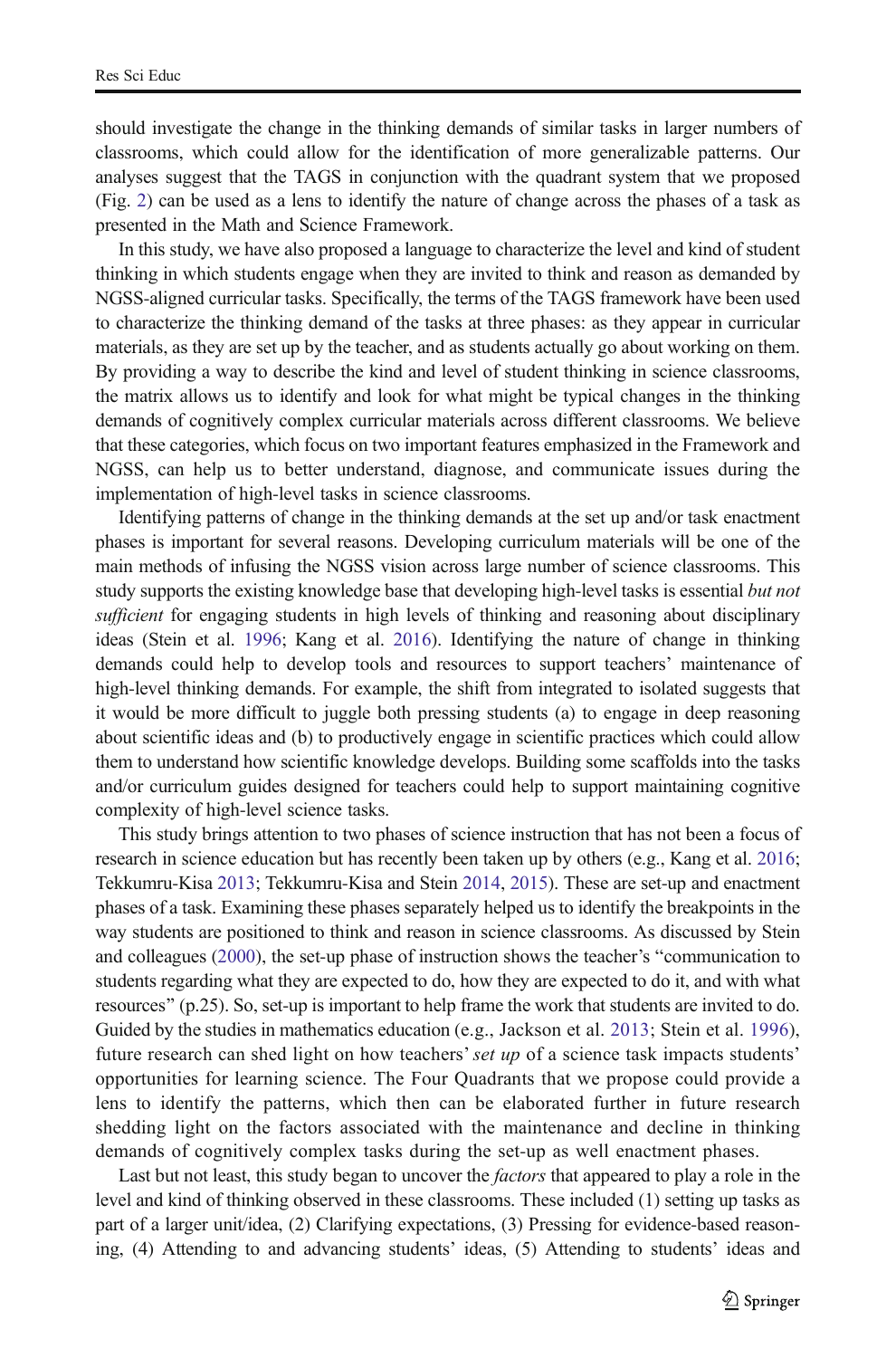<span id="page-21-0"></span>engagement, (6) An emphasis on correctness and completeness of the ideas, and (7) Classroom management as a barrier. By identifying these factors that has been discussed in the literature seperately to describe the features of quality teaching, in this study, we combined them under a coherent theme: factors associated with maintenance (or decline) of high-cognitive demands on students' thinking. For example, there has been growing research on attention and responsiveness to students' ideas (Jacobs et al. [2011](#page-22-0); Levin and Richards [2011;](#page-22-0) Levin et al. [2013](#page-22-0), [2012](#page-22-0); Sherin and Han [2004](#page-23-0)). The cases that we discussed in this paper illustrated that attention to students' ideas plays a critical role to maintain cognitive demand on students' thinking. Similarly, consistent with the prior literature, which emphasized that procedures and correct answers at the expense of meaning and understanding (Davis [1997](#page-22-0); Levin [2008;](#page-22-0) Stein et al. [2000](#page-23-0)) could limit students' engaging in sensemaking. The cases that we discussed revealed that an emphasis on correctness and completeness of the ideas may decline demand on students' thinking. Even though we cannot make causal claims about the effect of these factors on students' thinking, these cases provided a concrete depiction of these factors in relation to the kind and level of thinking that students engaged in these classrooms. Future research should systematically analyze classrooms based on the teacher and student-related factors that could be associated with maintaining (or declining) cognitive demand of tasks on students' thinking.

Acknowledgements Work on this paper was supported by a grant DRL-1027629 from the National Science Foundation to the Learning Research and Development Center of the University of Pittsburgh. All opinions and conclusions in this paper are those of the authors and do not necessarily reflect the views of the funding agency. We would like to thank Louis Alferi for his contribution to the data analysis.

# **References**

- Anderson, D., & Nashon, S. (2007). Predators of knowledge construction: Interpreting students' metacognition in an amusement park physics program. Science Education, 91(2), 298-320.
- Arbaugh, F., & Brown, C. A. (2005). Analyzing mathematical tasks: A catalyst for change. Journal of MathematicsTeacher Education, 8(6), 499–536.
- Aubusson, P., Panizzon, D., & Corrigan, D. (2016). Science education futures: "great potential. Could do better. Needs to try harder". Research in Science Education, 46(2), 203–221.
- Banilower, E., Smith, P. S., Weiss, I. R., Malzahn, K. A., Campbell, K. M., & Weiss, A. M. (2013). Report of the 2012 national survey of science and mathematics education. Chapel Hill: Horizon Research Inc..
- Blumenfeld, P. C., Soloway, E., Marx, R. W., Krajcik, J. S., Guzdial, M., & Palincsar, A. (1991). Motivating projectbased learning: Sustaining the doing, supporting the learning. Educational Psychologist, 26(3&4), 369–398.
- Blumenfeld, P. C. (1992). The task and the teacher: Enhancing student thoughtfulness in science. In J. Brophy (Ed.), Advances in research on teaching: Planning and managing learning tasks and activities, Vol. 3. Greenwich: JAI.
- Boaler, J., & Staples, M. (2008). Creating mathematical futures through an equitable teaching approach: The case of Railside school. Teachers' College Record, 110(3), 608–645.
- Boston, M., & Wolf, M. K. (2004). Using the Instructional Quality Assessment (IQA) toolkit to assess academic rigor in mathematics lessons and assignments. San Diago: Paper presented at the Annual Meeting of the American Educational Research Association Meeting.
- Brown, M., & Edelson, D. (2003). Teaching as design: Can we better understand the ways in which teachers use materials so we can better design materials to support their changes in practice. In *Design Brief*. Evanston: Center for Learning Technologies in Urban Schools.
- Brown, M. W. (2009). The teacher-tool relationship: Theorizing the design and use of curriculum materials. Mathematics Teachers at Work: Connecting Curriculum Materials and Classroom Instruction, 17–36.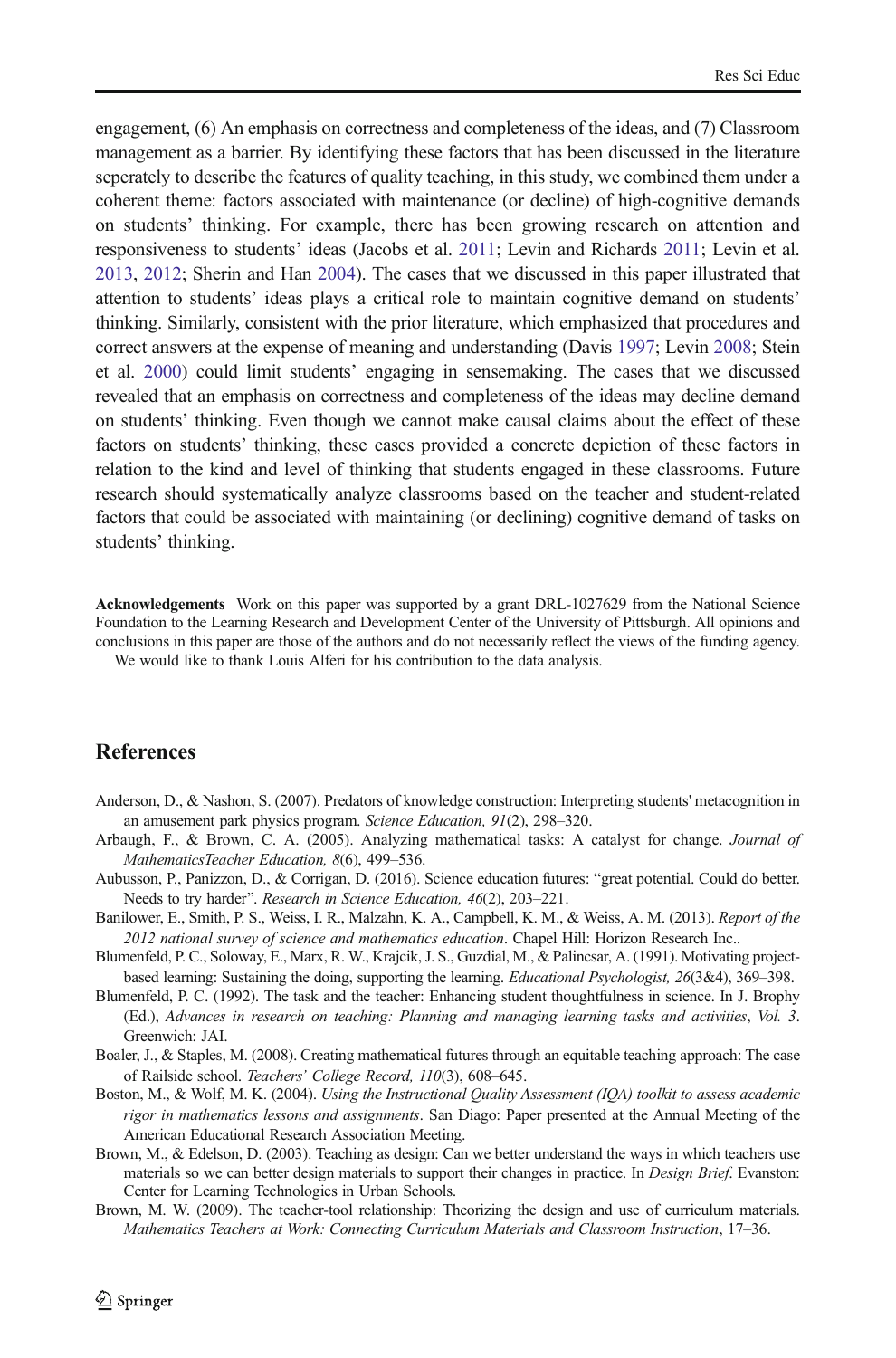- <span id="page-22-0"></span>Chinn, C. A., & Malhotra, B. A. (2002). Epistemologically authentic inquiry in schools: A theoretical framework for evaluating inquiry tasks. Science Education, 86(2), 175–218.
- Cohen, D. K., & Ball, D. L. (1999). Instruction, capacity, and improvement (CPRE Research Report No. RR-043). Philadelphia: University of Pennsylvania, Consortium for Policy Research in Education.
- Cohen, D. K., & Ball, D. L. (2000). Instructional innovation: Reconsidering the story. New Orleans: Paper presented at the meeting of the American Educational Research Association.
- Crawford, B. A. (2014). From inquiry to scientific practices in the science classroom. In N. Leder-man & S. Abell (Eds.), Handbook of research on science education, Vol II. New York: Routledge.
- Davis, B. (1997). Listening for differences: An evolving conception of mathematics teaching Journal for Research in Mathematics Education, 355–376.
- Doyle, W. (1983). Academic work. Review of Educational Research, 53(2), 159.
- Doyle, W. (1988). Work in mathematics classes: The context of students' thinking during instruction. Educational Psychologist, 23(2), 167–180.
- Duncan, R., & Cavera, V. (2015). DCIs, SEPs, and CCs, Oh My! Understanding the three dimensions of the NGSS. Science and Children, 52(2), 16–20.
- Erduran, S. (2014). Beyond nature of science: The case for Reconceptualising "Science" for science education. Science Education International, 25(1), 93–111.
- Germann, P. J., Haskins, S., & Auls, S. (1996). Analysis of nine high school biology laboratory manuals: Promoting scientific inquiry. Journal of Research in Science Teaching, 33(5), 475–499.
- Hammer, D., Elby, A., Scherr, R., & Redish, E. (2005). Resources, framing, and transfer. In J. Mestre (Ed.), Transfer of learning: Research and perspectives (pp. 89–120). Greenwich: Information Age Publishing.
- Harris, C. J., Penuel, W. R., D'Angelo, C. M., DeBarger, A. H., Gallagher, L. P., Kennedy, C. A., et al. (2015). Impact of project-based curriculum materials on student learning in science: Results of a randomized controlled trial. Journal of Research in Science Teaching, 52, 1362–1385.
- Henningsen, M., & Stein, M. K. (1997). Mathematical tasks and student cognition: classroom based factors that support and inhibit high-level mathematical thinking and reasoning. Journal for Research in Mathematics Education, 28(5), 524–549.
- Hiebert, J., & Wearne, D. (1993). Instructional tasks, classroom discourse, and students' learning in second-grade arithmetic. American Educational Research Journal, 30(2), 393–425.
- Jacobs, V. R., Lamb, L. L. C., Philipp, R. A., & Schappelle, B. P. (2011). Deciding how to respond on the basis of children's understandings. In M. G. Sherin, V. R. Jacobs, & R. A. Philipp (Eds.), Mathematics teacher noticing: Seeing through teachers' eyes (pp. 17–34). New York: Routledge.
- Jackson, K. J., Shahan, E. C., Gibbons, L. K., & Cobb, P. A. (2012). Launching complex tasks. Mathematics Teaching in the Middle School, 18(1), 24–29.
- Jackson, K., Garrison, A., Wilson, J., Gibbons, L., & Shahan, E. (2013). Exploring relationships between setting up complex tasks and opportunities to learn in concluding whole-class discussions in middle-grades mathematics instruction. Journal for Research in Mathematics Education, 44(4), 646–682.
- Jones, M. T., & Eick, C. J. (2007). Implementing inquiry kit curriculum: Obstacles, adaptations, and practical knowledge development in two middle school science teachers. Science Education, 91(3), 492–513.
- Kang, H., Windschitl, M., Stroupe, D., & Thompson, J. (2016). Designing, launching, and implementing high quality learning opportunities for students that advance scientific thinking. Journal of Research in Science Teaching.
- Krajcik, J., Blumenfeld, P. C., Marx, R. W., Bass, K. M., Fredricks, J., & Soloway, E. (1998). Inquiry in project-based science classrooms: Initial attempts by middle school students. Journal of the Learning Sciences, 7(3–4), 313–350.
- Levin, D. M. (2008). What secondary science teachers pay attention to in the classroom: Situating teaching in institutional and social systems. University of Maryland at College Park: Unpublished Doctoral Thesis.
- Levin, D. M., & Richards, J. (2011). Learning to attend to the substance of students' thinking in science. Science Educator, 20(2), 1–11.
- Levin, D. M., Grant, T., & Hammer, D. (2012). Attending and responding to student thinking in science. The American Biology Teacher, 74(3), 158–162.
- Levin, D., Hammer, D., Elby, A., & Coffey, J. (2013). Becoming a responsive science teacher: Focusing on student thinking in secondary science. Arlington: NSTA Press.
- Marx, R., Blumenfeld, P., Krajcik, J., & Soloway, E. (1997). Enacting project-based science. The Elementary School Journal, 97(4), 341–358.
- Mehalik, M. M., Doppelt, Y., & Schunn, C. D. (2008). Middle-school science through design-based learning versus scripted inquiry: better overall science concept learning and equity gap reduction. Journal of Engineering Education, 97(1), 71–85.
- Nashon, S. M., Anderson, D., Okemwa, P., Kelonye, F., Ooko, S., & Ombogo, P. (2015). Student learning impact on science teachers' teaching: The case of a form 3 science case in Kenya. Journal of Technology & Socio-Economic Development, 4(6), 32–38.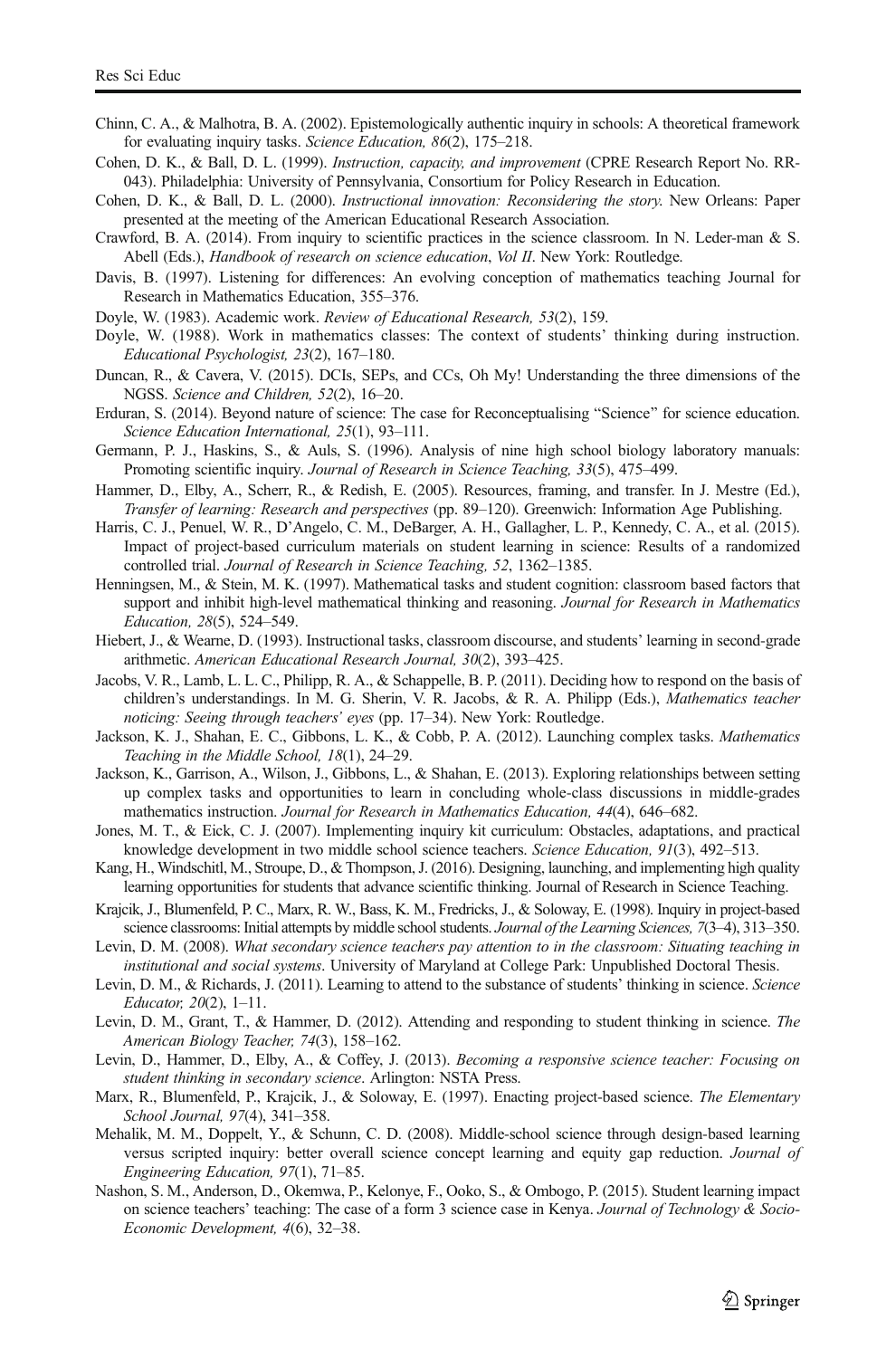- <span id="page-23-0"></span>National Research Council. (2012). A framework for K-12 science education: Practices, crosscutting concepts, and Core ideas. Washington: The National Academies Press.
- NGSS Lead States. (2013). Next Generation Science Standards: For States, by States. Washington: The National Academies Press.
- Osborne, J. (2014). Teaching scientific practices: meeting the challenge of change. Journal of Science Teacher Education, 25(2), 177–196.
- Penuel, W. R., Gallagher, L. P., & Moorthy, S. (2011). Preparing teachers to design sequences of instruction in earth systems science: A comparison of three professional development programs. American Educational Research Journal, 48(4), 996–1025.
- Powell, J. C., & Anderson, R. D. (2002). Changing teachers' practice: Curriculum materials and science education reform in the USA. Studies in Science Education, 37(1), 107–135.
- Reiser, B. J. (2013). What Professional Development Strategies Are Needed for Successful Implementation of the Next Generation Science Standards? White paper presented to the Invitational Research Symposium on Science Assessment. K-12 Center at ETS.
- Reiser, B. J. (2014, April). Designing coherent storylines aligned with NGSS for the K-12 classroom. Boston: National Science Education Leadership Association Meeting.
- Reiser, B. J. (2015). Designing coherent storylines aligned with NGSS for K-12 classroom Received on April 1, 2017 from [https://www.academia.edu/6884962/Designing\\_Coherent\\_Storylines\\_Aligned\\_with\\_NGSS\\_for\\_](https://www.academia.edu/6884962/Designing_Coherent_Storylines_Aligned_with_NGSS_for_the_K-12_Classroom) [the\\_K-12\\_Classroom](https://www.academia.edu/6884962/Designing_Coherent_Storylines_Aligned_with_NGSS_for_the_K-12_Classroom)
- Russ, R. S., & Luna, M. J. (2013). Inferring teacher epistemological framing from local patterns in teacher noticing. Journal of Research in Science Teaching, 50(3), 284–314.
- Schneider, R. M., Krajcik, J., & Blumenfeld, P. (2005). Enacting reform-based science materials: The range of teacher enactments in reform classrooms. Journal of Research in Science Teaching, 42(3), 283–312.
- Schuchardt, A. M., & Schunn, C. D. (2016). Modeling scientific processes with mathematics equations enhances student qualitative conceptual understanding and quantitative problem solving. Science Education, 100(2), 290–320.
- Sherin, M. G., & Han, S. Y. (2004). Teacher learning in the context of a video club. Teaching and Teacher Education, 20(2), 163–183.
- Smith, M. S., & Stein, M. K. (2011). Five practices for orchestrating productive mathematics discussions. Reston: National Council of Teachers of Mathematics.
- Stein, M. K., & Kim, G. (2009). The role of mathematics curriculum materials in large-scale urban reform. In G. M. Lloyd, J. T. Remillard, & B. A. Herbel-Eisenmann (Eds.), Mathematics teachers at work: Connecting curriculum materials and classroom instruction (pp. 37–55). New York, NY: Routledge.
- Stein, M. K., & Lane, S. (1996). Instructional tasks and the development of student capacity to think and reason: an analysis of the relationship between teaching and learning in a reform mathematics project. Educational Research and Evaluation, 2(1), 50–80.
- Stein, M. K., & Smith, M. S. (1998). Mathematical tasks as a framework for reflection: from research to practice. Mathematics Teaching in the Middle School, 3(4), 268–275.
- Stein, M. K., Grover, B. W., & Henningsen, M. (1996). Building student capacity for mathematical thinking and reasoning: an analysis of mathematical tasks used in reform classroom. American Educational Research Journal, 33(2), 455–488.
- Stein, M. K., Smith, M. S., Henningsen, M. A., & Silver, E. A. (2000). Implementing standards-based mathematics instruction: A casebook for professional development (First Edition). New York: Teachers College Press.
- Stigler, J. W., & Hiebert, J. (2004). Improving mathematics teaching. Educational Leadership, 61(5), 12.
- Tarr, J. E., Reys, R. E., Reys, B. J., Chavez, O., Shih, J., & Osterlind, S. (2008). The impact of middle grades mathematics curricula and the classroom learning environments on student achievement. Journal for Research in Mathematics Education, 39, 247–280.
- Tekkumru-Kisa, M. (2013). Science teachers' learning to notice from video cases of the enactment of cognitively demanding instructional tasks. Unpublished doctoral dissertation, University of Pittsburgh.
- Tekkumru-Kisa, M., & Stein, M. K. (2014). Using contrasting video cases of enactment of cognitively demanding science tasks in professional development. In J. L. Polman, E. A. Kyza, D. K. O'Neill, I. Tabak, W. R. Penuel, A. S. Jurow, K. O'Connor, T. Lee, & L. D'Amico (Eds.), 11th International Conference of the Learning Sciences (pp. 808–815). Boulder, CO: International Society of the Learning Sciences, Inc.
- Tekkumru-Kisa, M., & Stein, M. K. (2015). Learning to see teaching in new ways a foundation for maintaining cognitive demand. American Educational Research Journal, 52(1), 105–136.
- Tekkumru-Kisa, M., Stein, M. K., & Schunn, C. (2015). A framework for analyzing cognitive demand and content-practices integration: task analysis guide in science. Journal of Research in Science Teaching, 52(5), 659–685.